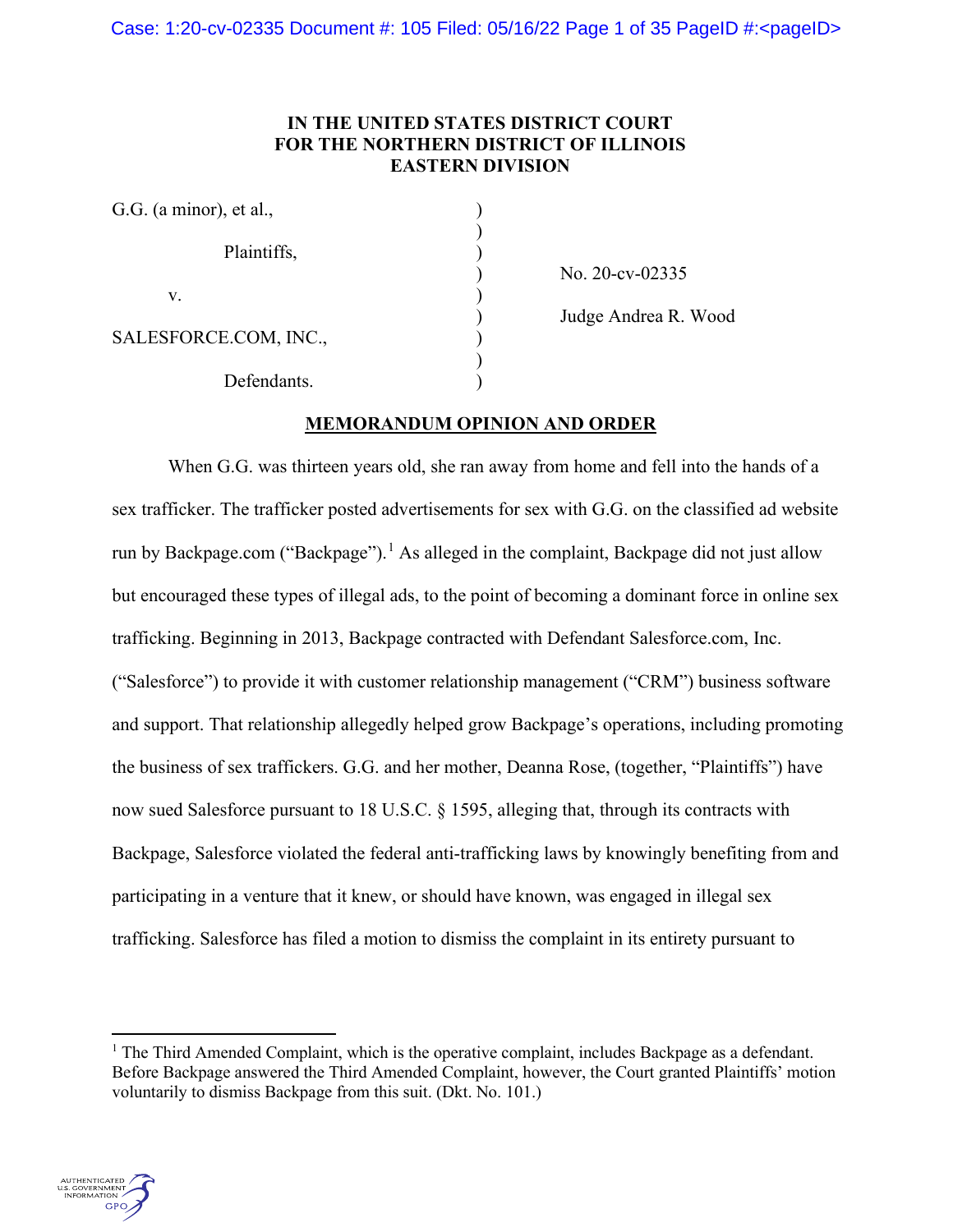Federal Rule of Civil Procedure 12(b)(6). (Dkt. No. 63.) For the reasons given below, the Court grants the motion.

### **BACKGROUND**

For purposes of Salesforce's motion to dismiss, the Court accepts as true all well-pleaded facts in the Third Amended Complaint ("TAC") and views those facts in the light most favorable to Plaintiffs as the non-moving parties. *Killingsworth v. HSBC Bank Nev., N.A.*, 507 F.3d 614, 618 (7th Cir. 2007). The TAC alleges as follows.

Backpage was established in 2004 as an online marketplace for various goods and services. (TAC ¶ 16, Dkt. No. 62.) Among other things, Backpage allowed classified ads for sex. (*Id.*) In 2008, Backpage's primary competitor, Craigslist, made it harder for users to post ads for sex on its platform. Capitalizing on the displaced ad volume, Backpage entered into a period of explosive growth, soon becoming the most popular online classified site for adult advertisements and deriving the vast majority (up to 99%) of its revenue from such ads. (*Id.* ¶¶ 16, 23–24.)

Salesforce is the world's top CRM platform, selling software to help companies manage their relationships with customers, improve profitability, and streamline processes. (*Id.* ¶¶ 29–30.) Specifically, Salesforce sells "software as a service" ("SaaS") technology consisting of a set of applications that, among other things, can help businesses manage sales and marketing functions, assist with customer service and support, provide customer data integration and support, permit both internal communications and communications with customers, offer business intelligence analytics, and process other forms of data. (*Id.* ¶ 31.) The Salesforce platform also has a "customer org"—that is, a portal that serves as a point of interaction between Salesforce and its customers. (*Id.* ¶ 32.) The customer org is confidential to each Salesforce customer and consists of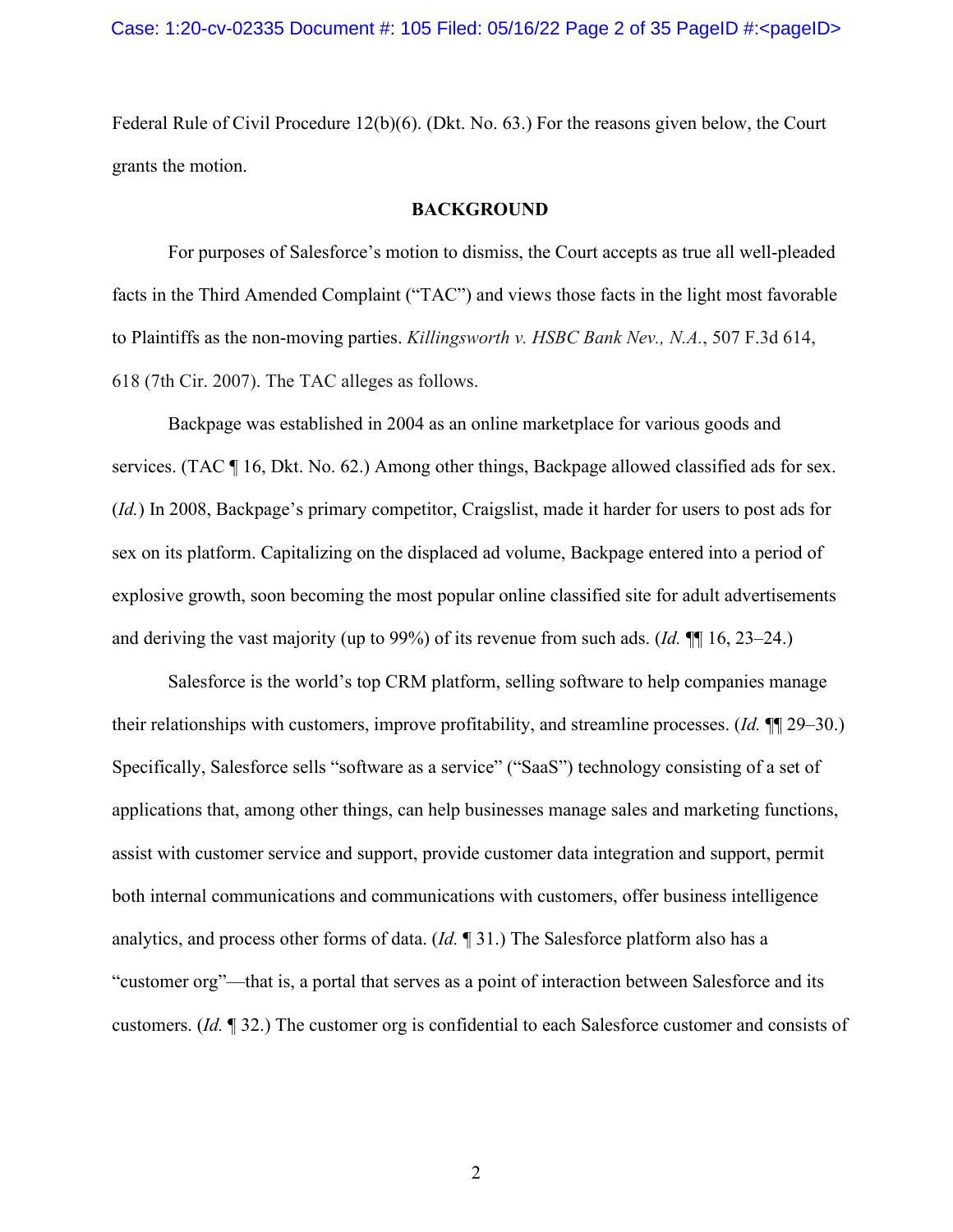that customer's users, data, and automation. (*Id.*) Additionally, to help its customers achieve their business goals, Salesforce also provides personalized support. (*Id.* ¶ 33.)

As Backpage grew, it required more support and better CRM tools and capabilities to keep up with customer demand and scale its platform. (*Id.* ¶ 35.) To meet this need, Backpage contracted with Salesforce in 2013. (*Id.* ¶ 37.) As set forth in the Master Service Agreements between Salesforce and Backpage, Salesforce retained the right to delete or restrict access to Backpage's customer org if Backpage's actions or content was tortious. (*Id.* ¶ 47.) During their negotiations in November 2013, Backpage's Chief Executive Officer ("CEO") Carl Ferrer and another high-level executive met with a certified Salesforce Consulting Partner to assess Backpage's needs and goals as a business and to determine how Salesforce could help. (*Id.* ¶ 53.) An in-house Salesforce account executive continued those conversations, which eventually culminated in a deal between the companies. (*Id.* ¶ 54.) Over the next five years, Salesforce sold Backpage access to several products, including the premium "Enterprise Edition" of its CRM software. (*Id.*) An in-house Salesforce executive recommended the Enterprise Edition, which is described as "fully customizable." (*Id.* ¶ 45.) And, in 2015, Salesforce provided the technological infrastructure for Backpage to move its business overseas, allegedly to help it evade law enforcement scrutiny in the United States. (*Id.* ¶ 46.) Overall, Backpage purchased a new application, requested support, or renewed a contract with Salesforce on at least five occasions. (*Id.* ¶ 48.) Each of those times, Backpage consulted with Salesforce about how best to assess and meet its operational needs. (*Id.*)

Using the sophisticated CRM tools, as well as platform support, provided by Salesforce, Backpage was able to scale its operations and expand its business. (*Id.* ¶¶ 39–42.) The nature of those operations—and Salesforce's knowledge of them—are at the center of the present lawsuit.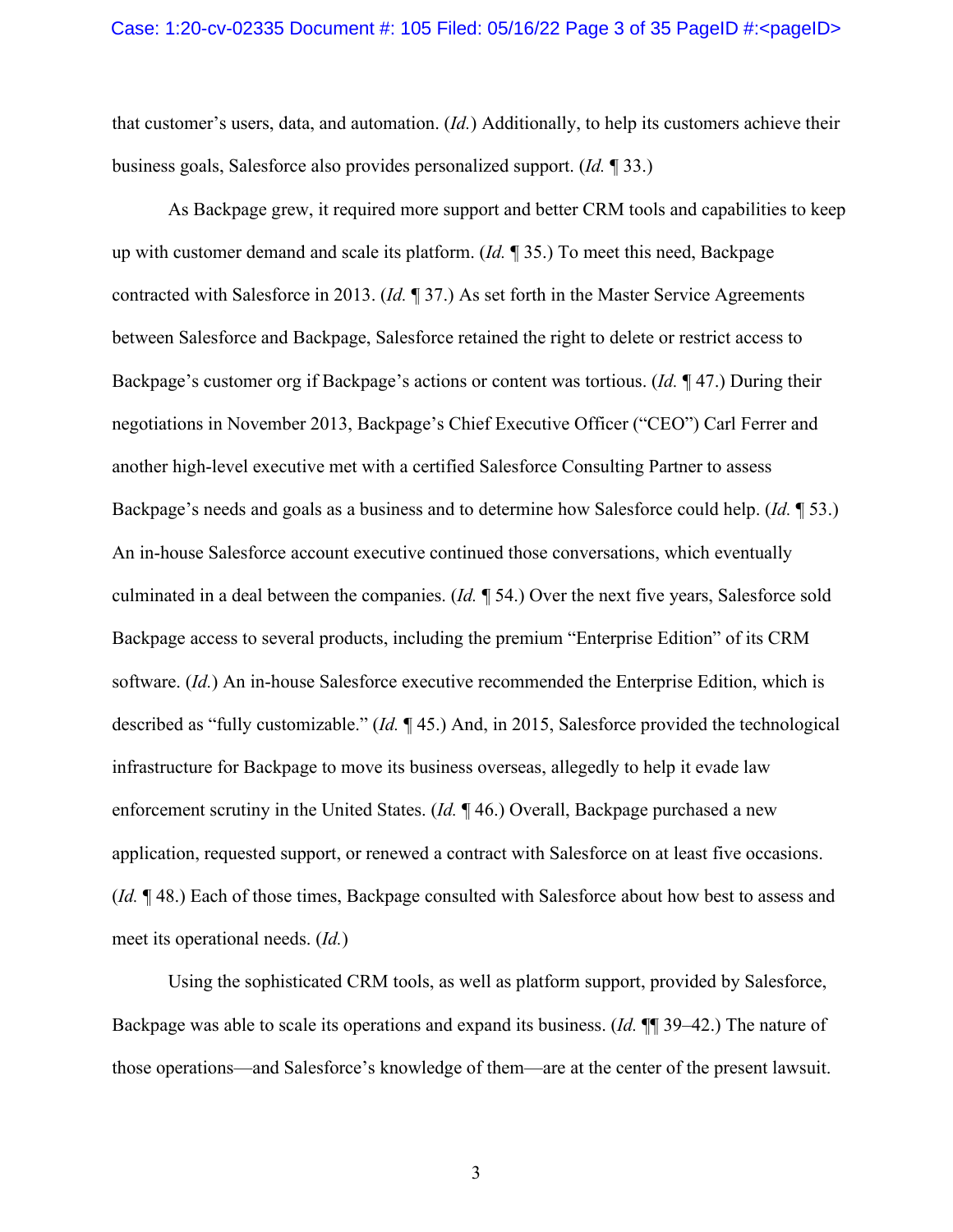Plaintiffs allege that Backpage was primarily (or even solely) a sex-trafficking business. As early as 2008, Backpage had been publicly identified by law enforcement and state and federal officials as being associated with sex trafficking. (*Id.* ¶ 18.) And over the next decade, Backpage faced calls to remove its adult services section by, among others, a group of state attorneys general. Backpage refused, resisting efforts to shut down its site on First Amendment grounds. (*Id.* ¶ 21.) Yet, even in the midst of persistent controversy and allegations regarding sex trafficking on Backpage, Salesforce continued to provide software and support to Backpage throughout this period. (*Id.* ¶ 50.)

Eventually, Backpage and its corporate leadership faced federal criminal charges. (*Id.* ¶¶ 25–26.) Backpage's CEO pleaded guilty to charges that he conspired to facilitate prostitution using a facility in interstate or foreign commerce and engaged in money laundering, while the corporation pleaded guilty to conspiring to engage in money laundering. (*Id. ¶¶* 25 n.17, 26 n.18; *see also* Plea Agreement, *United States v. Ferrer*, No. 2:18-cr-00464-DJH (D. Ariz. Apr. 5, 2018); Plea Agreement, *United States v. Backpage*, No. 2:18-cr-00465-DJH (D. Ariz. Apr. 5, 2018.) As part of its plea agreement with the government, Backpage admitted to having operated as a site for the sale of illegal sex and to receiving benefits from the sex trafficking of minors. (*Id.*  $\P\P 26 - 27.$ 

G.G. was one of those sex-trafficking victims. In 2016, when she was thirteen years old, G.G. ran away from home and was soon picked up by her trafficker. (*Id.* ¶¶ 74, 76.) While searching for her daughter, Rose found an ad featuring G.G. on Backpage's Escort Page. (*Id.*) Rose notified Backpage that G.G., a child, was being advertised for sex on their website and requested that the ads be taken down. (*Id.*) Backpage, however, did not remove the ads and instead merely referred Rose to the National Center for Missing and Exploited Children. (*Id.*)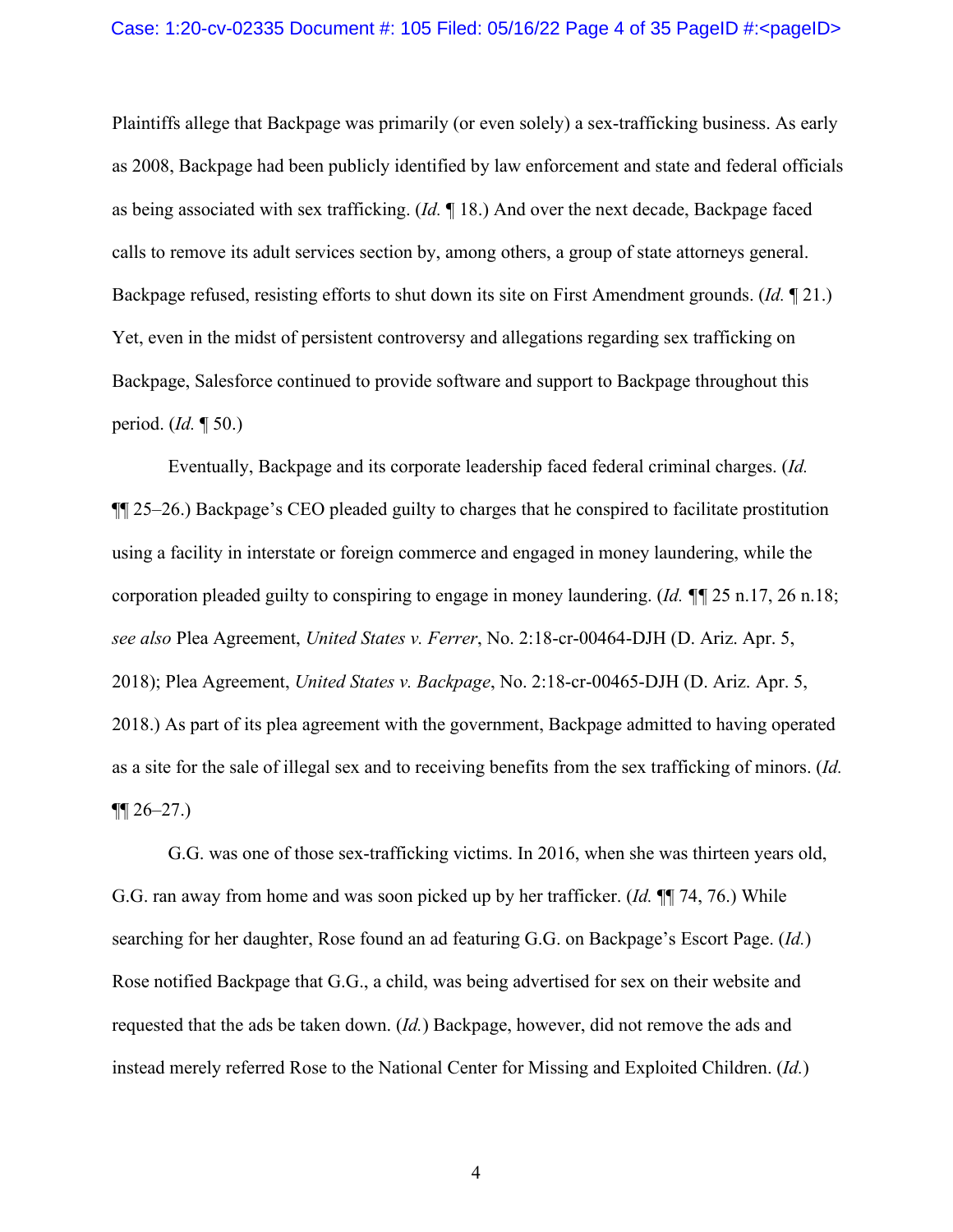Although G.G. is no longer under the control of her trafficker, she suffered significant physical and emotional injuries as a result of her tragic ordeal and still suffers from the effects of being trafficked at such a young age. (*Id.* ¶ 79.)

## **DISCUSSION**

To survive a Rule 12(b)(6) motion, a complaint must contain sufficient factual allegations to "state a claim to relief that is plausible on its face." *Ashcroft v. Iqbal*, 556 U.S. 662, 678 (2009) (quoting *Bell Atl. Corp. v. Twombly*, 550 U.S. 544, 570 (2007)). In evaluating a motion to dismiss, the Court accepts as true all well-pleaded facts and draws all reasonable inferences from those facts in the plaintiff's favor. *Bell v. City of Country Club Hills*, 841 F.3d 713, 716 (7th Cir. 2016). While a complaint need not contain detailed factual allegations, there "must be enough to raise a right to relief above the speculative level." *Twombly*, 550 U.S. at 545."A claim has facial plausibility when the plaintiff pleads factual content that allows the court to draw the reasonable inference that the defendant is liable for the misconduct alleged." *Ashcroft*, 556 U.S. at 678.

Federal law provides for both criminal sanctions against sex traffickers and civil remedies for victims of sex trafficking. Relevant to this case, 18 U.S.C. § 1591 creates both primary and secondary liability for the sex trafficking of minors, and 18 U.S.C. § 1595 allows any victim of such trafficking to sue for damages. Specifically, § 1595 allows victims of sex trafficking violations under § 1591 to "bring a civil action against the perpetrator (or whoever knowingly benefits, financially or by receiving anything of value from participation in a venture which that person knew or should have known has engaged in an act in violation of [§ 1591]." 18 U.S.C. § 1595(a). Beyond the requirement that there be an underlying violation of § 1591, a plaintiff seeking to impose liability under § 1595 must establish that the defendant (1) knowingly benefited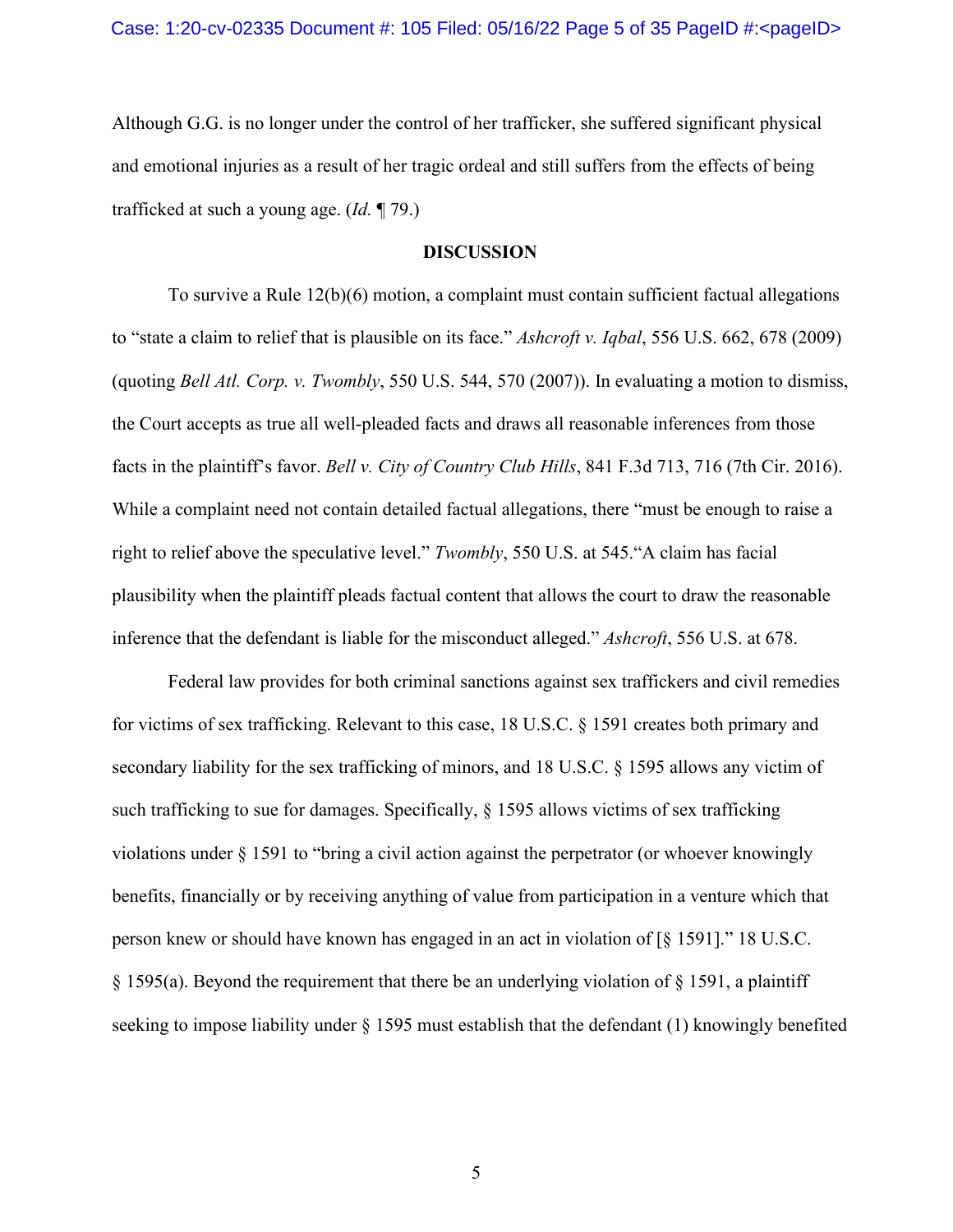from (2) participating in a venture that (3) the person knew or should have known violated § 1591. *See M.A. v. Wyndham Hotels & Resorts, Inc.*, 425 F. Supp. 3d 959, 969 (S.D. Oh. 2019).

Here, Plaintiffs seek to hold Salesforce liable under § 1591 for the trafficking of G.G. by her trafficker as facilitated by Backpage. Specifically, Plaintiffs allege that a sex trafficker used ads on Backpage to traffic G.G., a minor, in violation of § 1591. Plaintiffs further allege that Backpage facilitated and assisted the use of its site by sex traffickers such as the one who trafficked G,G., and that Salesforce, in turn, helped Backpage expand its business with those sex traffickers. Salesforce asks this Court to dismiss Plaintiffs' complaint against it for two reasons: first, Salesforce contends that Plaintiffs' claims are barred by the affirmative defense to liability under § 1595 provided by § 230 of the Communications Decency Act ("CDA"), 47 U.S.C. § 230; and second, Salesforce argues that Plaintiffs have failed to state an actionable claim under 18 U.S.C. § 1595. As the defense under § 230, if applicable, is determinative and would warrant dismissal with prejudice, the Court begins its analysis there.

#### **I. Section 230**

Section 230 acts as a bar against liability for certain types of claims against certain defendants—specifically, it provides that "[n]o provider or user of an interactive computer service shall be treated as the publisher or speaker of any information provided by another information content provider." 47 U.S.C. § 230(c)(1). Thus, so long as a defendant can establish that it is (1) a provider or user of an interactive computer service and (2) the claims against it seek to treat it as a publisher of a third party's content, § 230 will bar those claims. *See Chi. Lawyers' Comm. for Civ. Rights Under Law, Inc. v. Craigslist, Inc.*, 519 F.3d 666, 671 (7th Cir. 2008) (explaining that "[w]hat  $\S 230(c)(1)$  says is that an online information system must not 'be treated as the publisher or speaker of any information provided by' someone else" for purposes of establishing liability).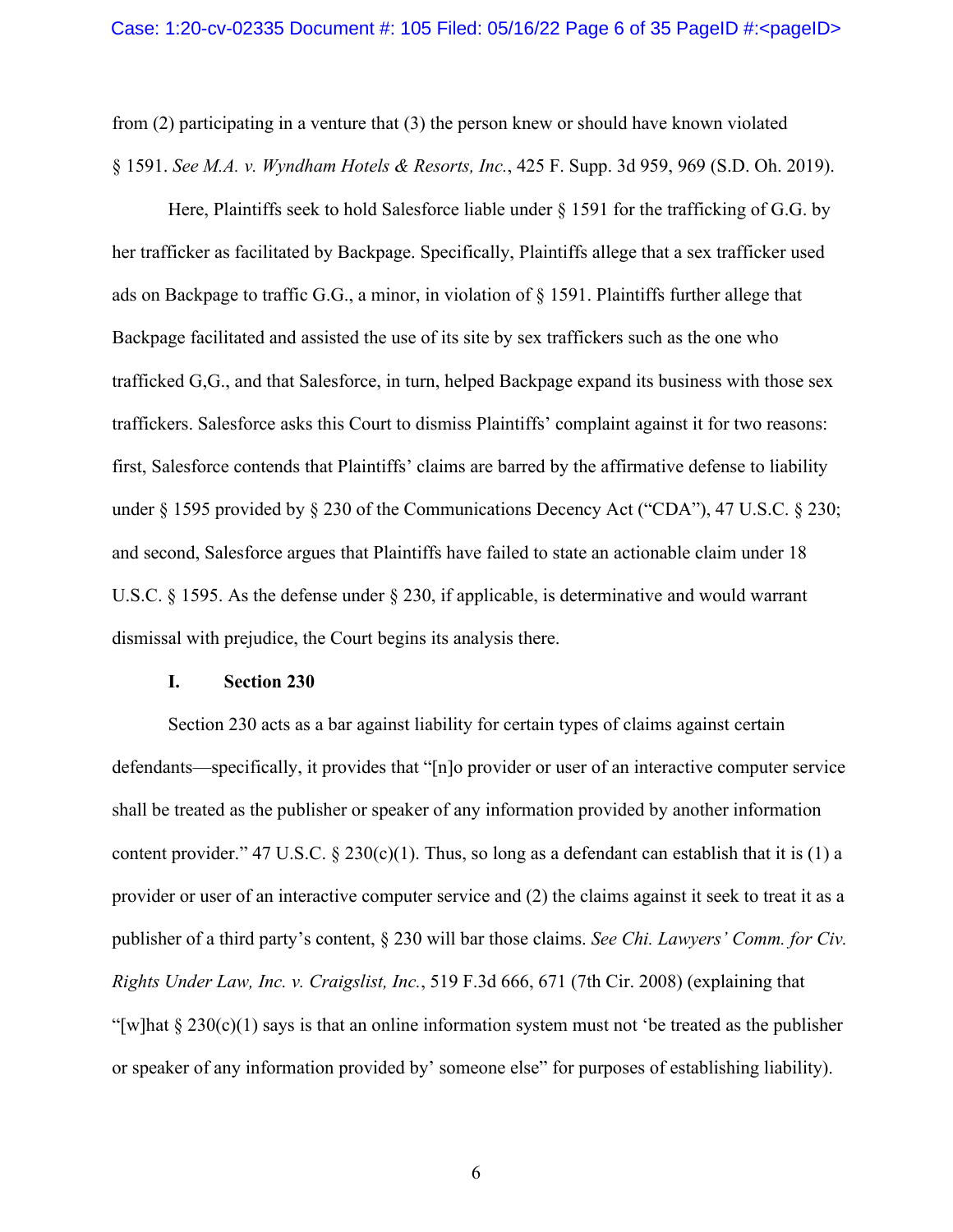Specifically in the context of sex trafficking claims, including under § 1595, courts have found that § 230 precludes liability where the allegations are predicated on the posting of user content that is, the advertisements trafficking the plaintiffs. *See, e.g.*, *M.A. ex rel. P.K. v. Vill. Voice Media Hldgs, LLC*, 809 F. Supp. 2d. 1041, 1052, 1056 (holding that § 230 barred claims against Backpage because there was "no allegation that Backpage was responsible for the development of any portion of the *content* of the [sex trafficker's] posted ads or specifically encouraged the development of the offensive nature of that content."). Section 230's protection against such claims, however, is not absolute—as relevant here, Congress amended § 230 through the Allow States and Victims to Fight Online Sex Trafficking Act ("FOSTA") to explicitly exempt certain kinds of sex trafficking claims. FOSTA, Pub. L. No. 115-164, 132 Stat. 1253 (2018). As a result,  $\S 230(e)(5)(A)$  now clarifies that "nothing in this section . . . shall be construed to impair or limit any claim in a civil action brought under  $\lceil \xi \rceil$  1595], if the conduct underlying the claim constitutes a violation of [§ 1591]."

Section 230 functions as an affirmative defense. *See, Doe v. GTE Corp.*, 347 F.3d 655, 657 (7th Cir. 2003); *Bonilla v. Ancestry.com Operations, Inc.*, No. 20-C-07390, 2021 WL 5795306, at \*4 (N.D. Ill. 2021). Typically, the existence of a potential affirmative defense does not "render the claim for relief invalid," and "courts should usually refrain from granting Rule 12(b)(6) motions" on that basis. *Brownmark Films, LLC v. Comedy Partners*, 682 F.3d 687, 690 (7th Cir. 2012). However, "[a]n exception applies when the allegations of the complaint set forth everything necessary to satisfy the affirmative defense." *Hyson USA, Inc. v. Hyson 2U, Ltd.*, 821 F.3d 935, 939 (7th Cir. 2016) (internal quotation marks omitted). And courts often address the question of § 230's applicability on a motion to dismiss. *See, e.g.*, *Marshall's Locksmith Serv. Inc. v. Google, LLC*, 925 F.3d 1263, 1267 (D.C. Cir. 2019) (affirming dismissal of a complaint on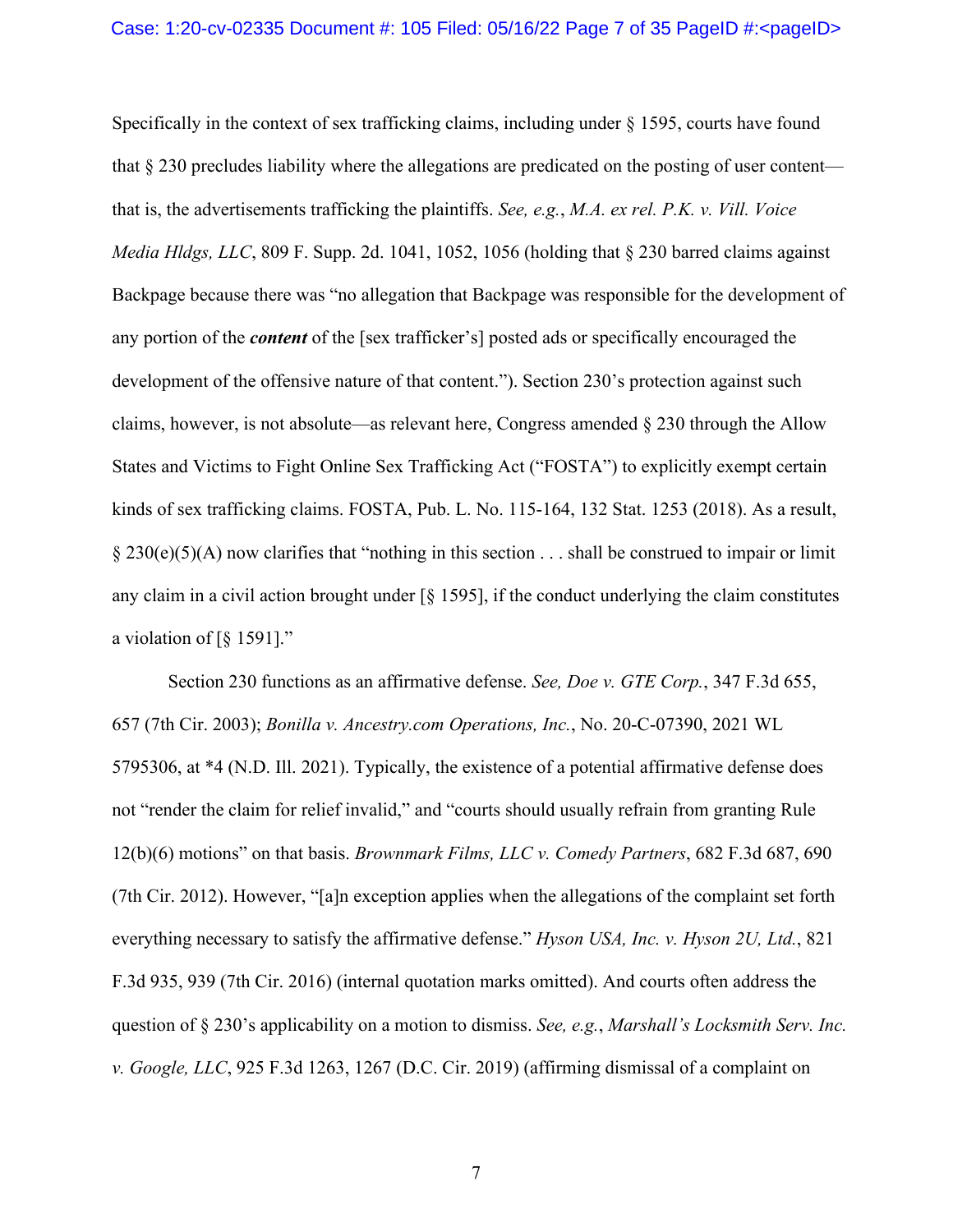§ 230 grounds and citing cases in which courts had acted similarly). As the D.C. Circuit explained in *Marshall's Locksmith Service, Inc.*, invocation of § 230 immunity in a Rule 12(b)(6) motion is "[c]onsistent with Congress' intent to confer broad immunity for the re-publication of third-party content." *Id.*; *see also Nemet Chevrolet, Ltd. v. Consumeraffairs.com, Inc.*, 591 F.3d 250, 254 (4th Cir. 2009) ("Section 230 immunity, like other forms of immunity, is generally accorded effect at the first logical point in the litigation process."). Still, for a defendant to raise the defense at the motion to dismiss stage successfully, "plaintiff[s] must affirmatively plead [themselves] out of court." *Hyson USA*, 821 F.3d at 939 (internal quotation marks omitted). Salesforce contends that Plaintiffs here have done just that, arguing that the allegations of the TAC unambiguously establish that  $\S 230$  precludes Plaintiffs' claims against it and that no exception to  $\S 230$ 's protections apply.

### **A. Salesforce as an Interactive Computer Service**

First, Salesforce asserts that it qualifies for § 230's protections because it is a provider of an "interactive computer service." Section 230 defines "interactive computer service" as "any information service, system, or access software provider that provides or enables computer access by multiple users to a computer server, including specifically a service or system that provides access to the Internet." 47 U.S.C.  $\S 230(f)(2)$ . Salesforce argues that it falls under the definition of "access software provider," which is defined as "a provider of software (including client or server software) or enabling tools which do any one or more of the following: (a) filter, screen, allow, or disallow content; (b) pick, choose, analyze, or digest content; or (c) transmit, receive, display, forward, cache, search, subset, organize, reorganize, or translate content." 47 U.S.C. § 230(f)(4).

Indeed, applying the plain language of the statutory definition to the allegations in the TAC, Salesforce plainly qualifies as an "interactive computer service." At oral argument on this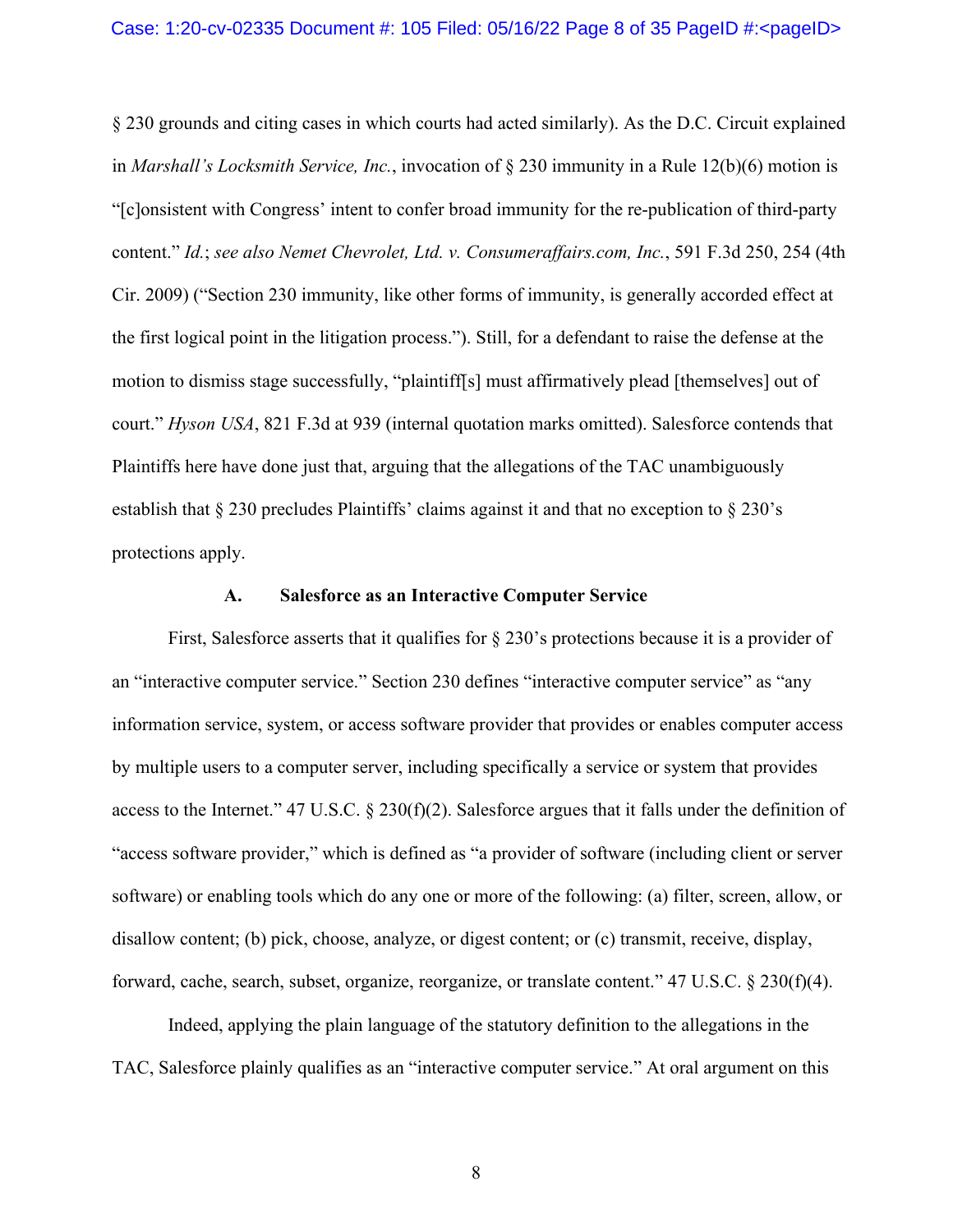motion, Plaintiffs conceded that Salesforce is a software company, and the complaint alleges that "Backpage paid the money that it earned from trafficking to Salesforce in exchange for the Salesforce technology and support necessary for Backpage to operate and expand its business." (TAC ¶ 77.) Looking further into details of the complaint, the support Salesforce provided Backpage involved the provision of technological capabilities—specifically, software that allowed Backpage employees to analyze and digest customer data as well as applications providing for the transmission of both internal employee communications and external customer outreach and support.<sup>[2](#page-8-0)</sup> Plaintiffs' claims can best be summarized thusly: "Salesforce provided support to Backpage in the use of [Salesforce's sophisticated software and related] technologies and had knowledge of the manner in which Backpage operated with these enhanced capabilities."

<span id="page-8-0"></span><sup>&</sup>lt;sup>2</sup> The following allegations are representative of how Plaintiffs' claims against Salesforce are predicated upon capabilities provided by Salesforce's software. Plaintiffs allege that Salesforce acted:

By "[p]roviding, assisting, supporting, and facilitating Backpage with capabilities and support for direct marketing campaigns, coupled with information gathering such as tracking clicks and tracking internet activity of the sex traffickers." (TAC  $\sqrt{\frac{87(c)}}$ .)

By "[p]roviding, assisting, supporting, and facilitating more personalized outreach with automation using 'dynamic content' and automated messaging to target traffickers and sex buyers." (*Id.* ¶ 87(d).)

By "[p]roviding, assisting, supporting, and facilitating account planning including customer follow up, account reminders, modification of marketing and sales plans, and cross-function customer service capabilities to improve outreach and services to traffickers." (*Id.* ¶ 87(h).)

By "[p]roviding, assisting, supporting, and facilitating a custom Application Programming Interface (API) for use by Backpage employees, which is a software intermediary that allows two applications to talk to each other. This capability was for use by Backpage and did not enable computer access by the public or non-Backpage personnel." (*Id.* ¶ 87(i).)

By "[p]roviding, assisting, supporting, and facilitating efficiency enhanced with automation, such as cutting the time it takes to email and nurture leads, scoring leads using customer parameters set by the customer using artificial intelligence (AI) and handling customer questions using automation such as chatbots." (*Id.* ¶ 87(o).)

What all these allegations have in common is that they describe capabilities provided by Salesforce's software and utilized by Backpage rather than actions taken by Salesforce itself.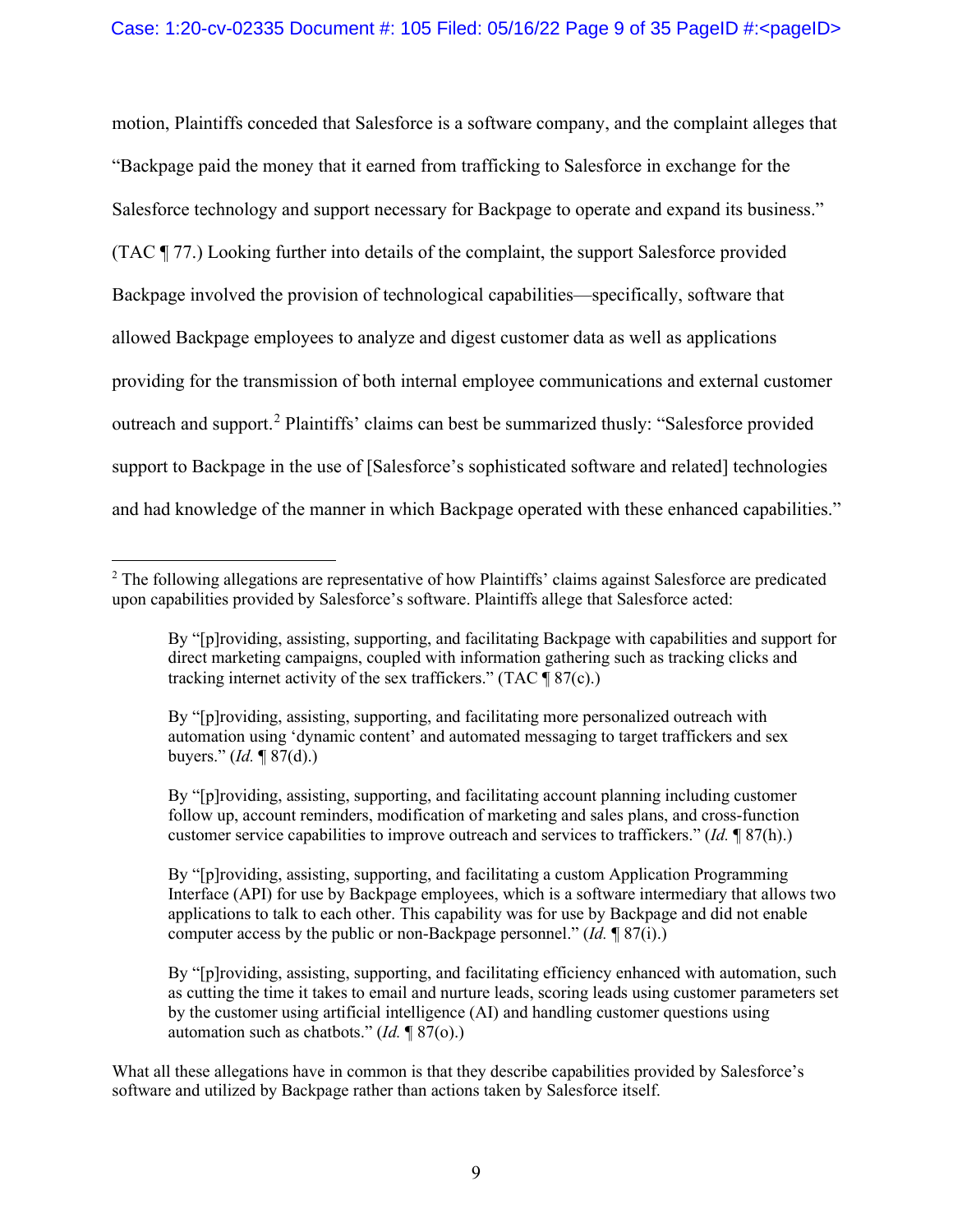(TAC ¶ 87(b).) Put differently, Salesforce, through its software, provided multiple users access to a set of enabling tools that allow those users to analyze, organize, arrange, transmit, and display content provided by a third-party (here, Backpage). This description, which aligns with the statutory definition, unambiguously establishes that Salesforce is an "interactive computer service."

Nonetheless, Plaintiffs argue that Salesforce has not established that it is an interactive computer service because it was not involved in the management of content posted to Backpage. Instead, Plaintiffs contend, Salesforce only managed relationships between Backpage and its customers—most of whom, Plaintiffs maintain, were sex traffickers. But managing those relationships did require Salesforce to analyze content—content provided *by Backpage* about its customers. (*See, e.g.*, TAC ¶ 87(f) (alleging that Salesforce "provid[ed], assist[ed], support[ed], and facilitat[ed] surveillance and analysis of customer and user activity with regard to access to ads").)

To avoid this result, Plaintiffs ask the Court to read an additional requirement into the statutory definition of interactive service provider. Specifically, Plaintiffs appear to take the position that § 230 only covers providers who host publicly accessible platforms. Salesforce's applications, of course, were only available internally to Backpage employees. But nothing in either the statutory text or case law supports this view. It is true, as Plaintiffs note, that § 230 most commonly has been applied to bar liability for defendants who host public platforms. *See, e.g.*, *Bennett v. Google, LLC*, 882 F.3d 1163, 1167–68 (D.C. Cir. 2018) (applying § 230 to bar claims against a public internet search engine); *Klayman v. Zuckerberg*, 753 F.3d 1354, 1356–58 (D.C. Cir. 2014) (applying § 230 to bar claims against a social networking website). But the mere fact that the defendants that have successfully involved § 230 to avoid liability have been publicly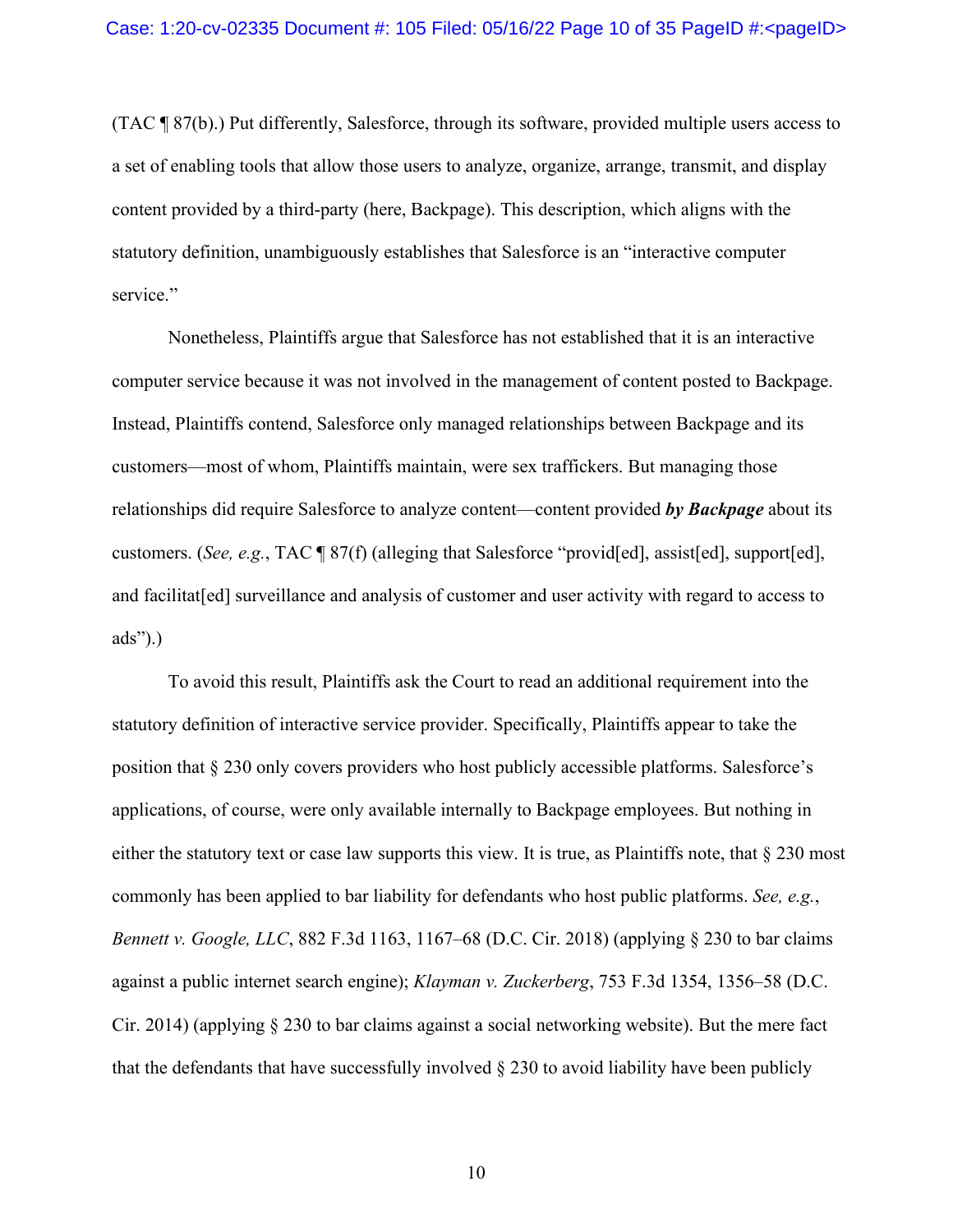accessible does not mean that such accessibility is a statutory requirement. *See, e.g.*, *Fields v. Twitter, Inc.*, 217 F. Supp. 3d 1116, 1128 (N.D. Cal. 2016) ("[A] number of courts have applied the CDA to bar claims predicated on a defendant's transmission of nonpublic messages, and have done so without questioning whether the CDA applies in such circumstances." (citing cases)), *aff'd on other grounds*, 881 F.3d 739 (9th Cir. 2018)).

*Zango v. Kaspersky Lab, Inc.*, 568 F.3d 1169 (9th Cir. 2009), to which both Plaintiffs and Salesforce cite, is instructive. In *Zango*, the plaintiff "propose[d] a gloss on 'interactive computer service' that would construe a computer service as 'interactive' only if it enables people to access the Internet or access content found on the Internet." *Id.* at 1175. Based on that construction, the defendant, which distributed malware software, would not fall under § 230's definition. *Id.* at 1172. The Ninth Circuit, however, "decline[d] to read the statute so narrowly," explaining that, "[a]s written, § 230 does not limit the definition of 'interactive computer service' to services that provide access to the Internet; rather, its singular requirement is for 'access by multiple users to a computer server.'" *Id.* at 1175–76 (quoting § 230(f)(2)). The Court finds this analysis persuasive. After all, if an interactive computer service is defined as "*including* specifically a service or system that provides access to the Internet," it is not necessarily limited to such services. 47 U.S.C. § 230(f)(2). And in any event, as alleged, Salesforce does provide access to its applications through the Internet. (*See* TAC ¶ 45 n.20 (citing to "Sales Cloud Pricing" when describing the software edition used by Backpage).)

Still, Plaintiffs insist that because Salesforce was not involved in managing the content underlying their claims—the ads posted on Backpage by G.G.'s sex trafficker—§ 230's protections cannot apply to Salesforce. According to Plaintiffs' reading, § 230's references to "content" must be understood not as content generally but rather as the content underlying the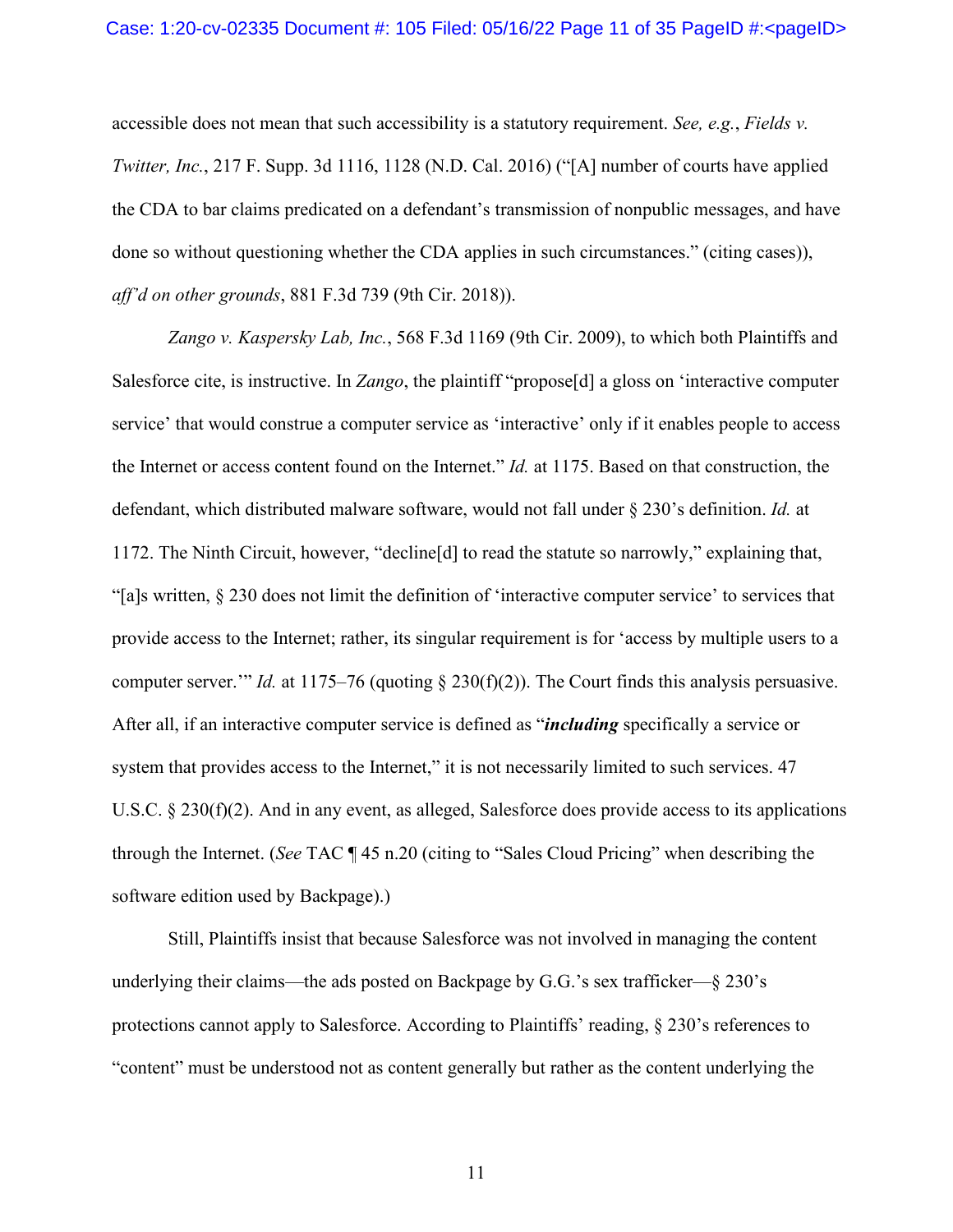claim against the defendant. Using this logic, Backpage, as the actual host of the content in question, would be considered a provider of interactive computer services, while Salesforce, whose applications supported Backpage's internal operations, would not. But the text of  $\S 230$ imposes no such requirement—an interactive computer service must simply permit users to interact with content, without any reference to *what* content. Without a textual basis or supporting case law, the Court declines to impose unilaterally a requirement that whether a defendant is an "interactive computer service" under  $\S 230$  depends on the nature of the claims against it.

Plaintiffs further assert that, at the very least, it is too soon to decide the issue of whether Salesforce qualifies as an interactive computer service. Plaintiffs contend that even if the Court is unable to hold that Salesforce is *not* an interactive computer service as a matter of law, discovery is still necessary to resolve the question of whether Salesforce in fact *is* one. But the allegations of the complaint make clear that Salesforce's technology allows users (Backpage employees) to manipulate content in a variety of ways, including by analyzing and organizing customer data and transmitting messages between Backpage and potential customers. When questioned during oral argument about the benefits of allowing limited discovery on this issue, Plaintiffs suggested that it could provide more insight into what Salesforce's software was doing. Yet the Plaintiffs already have provided a thorough overview of Salesforce's technology in the TAC, suggesting that they are already well-acquainted with the capabilities of the software. Similarly, the TAC contains detailed factual allegations regarding discussions between Salesforce and Backpage executives, including quotations from emails between Backpage and individuals associated with Salesforce. Given the detailed allegations already contained within the complaint, as well as Plaintiffs inability to specify how discovery would shift the analysis, the Court finds it possible to rule on this issue without further inquiry.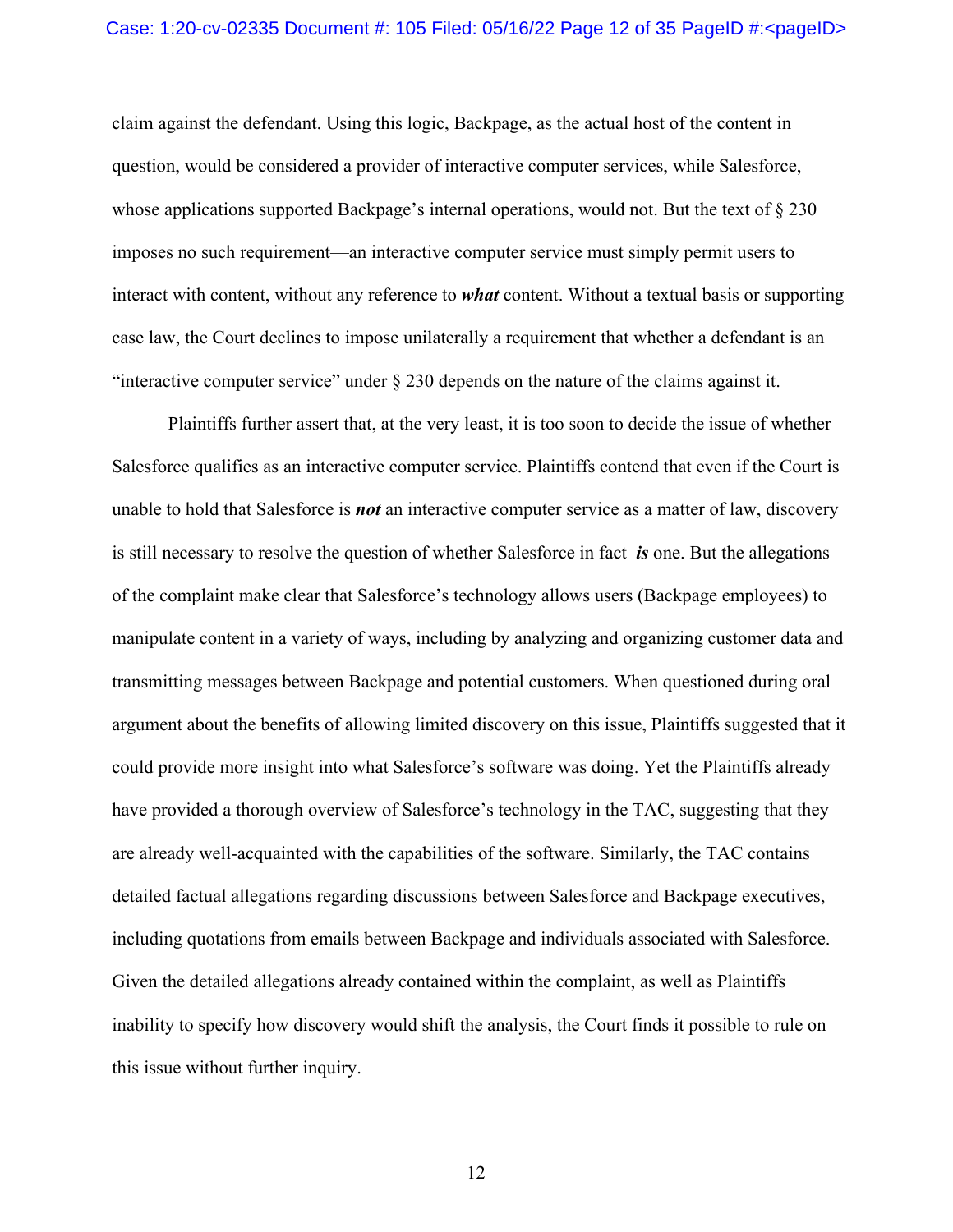Accordingly, for the reasons discussed above, the Court holds that, as a matter of law based on the allegations of the TAC, Salesforce is an interactive computer service.

## **B. Salesforce as a Publisher**

Section 230 does not, however, provide a complete defense for any type of claim against an interactive computer service. *Craigslist*, 519 F.3d at 669–70 (explaining that "§ 230(c) as a whole cannot be understood as a general prohibition of civil liability for web-site operators and other online content hosts," and noting, as an example, that defendants may be liable for claims like "contributory infringement if their system is designed to help people steal music"). But if Salesforce can be liable only in a capacity as a publisher, then § 230 applies. *Id.*; *see also City of Chi. v. StubHub! Inc.*, 624 F.3d 363, 366 (7th Cir. 2010) (finding that a claim seeking a judgment that a ticket reseller was responsible for collecting state taxes did not implicate § 230 because the tax in question "[did] not depend on who 'publishes' any information or is a 'speaker'")*.* Whether a claim treats a defendant as the publisher of third-party content "does not depend on the form of the asserted cause of action; rather, it depends on whether the cause of action necessarily requires that the defendant be treated as the publisher or speaker of content provided by another." *Jane Doe No. 1 v. Backpage.com LLC*, 817 F.3d 12, 19 (1st Cir. 2016) (citing cases); *see also Cohen v. Facebook, Inc.*, 252 F. Supp. 3d 140, 156 (E.D.N.Y. 2017) (explaining that § 230 "is implicated not only by claims that explicitly point to third party content but also by claims which, though artfully pleaded to avoid direct reference, implicitly require recourse to that content to establish liability or implicate a defendant's role, broadly defined, in publishing or excluding third party [c]ommunications").

Here, Plaintiffs seek to hold Salesforce liable for harm caused to G.G. by her trafficking via ads posted on Backpage. In Salesforce's view, this is a straightforward example of a claim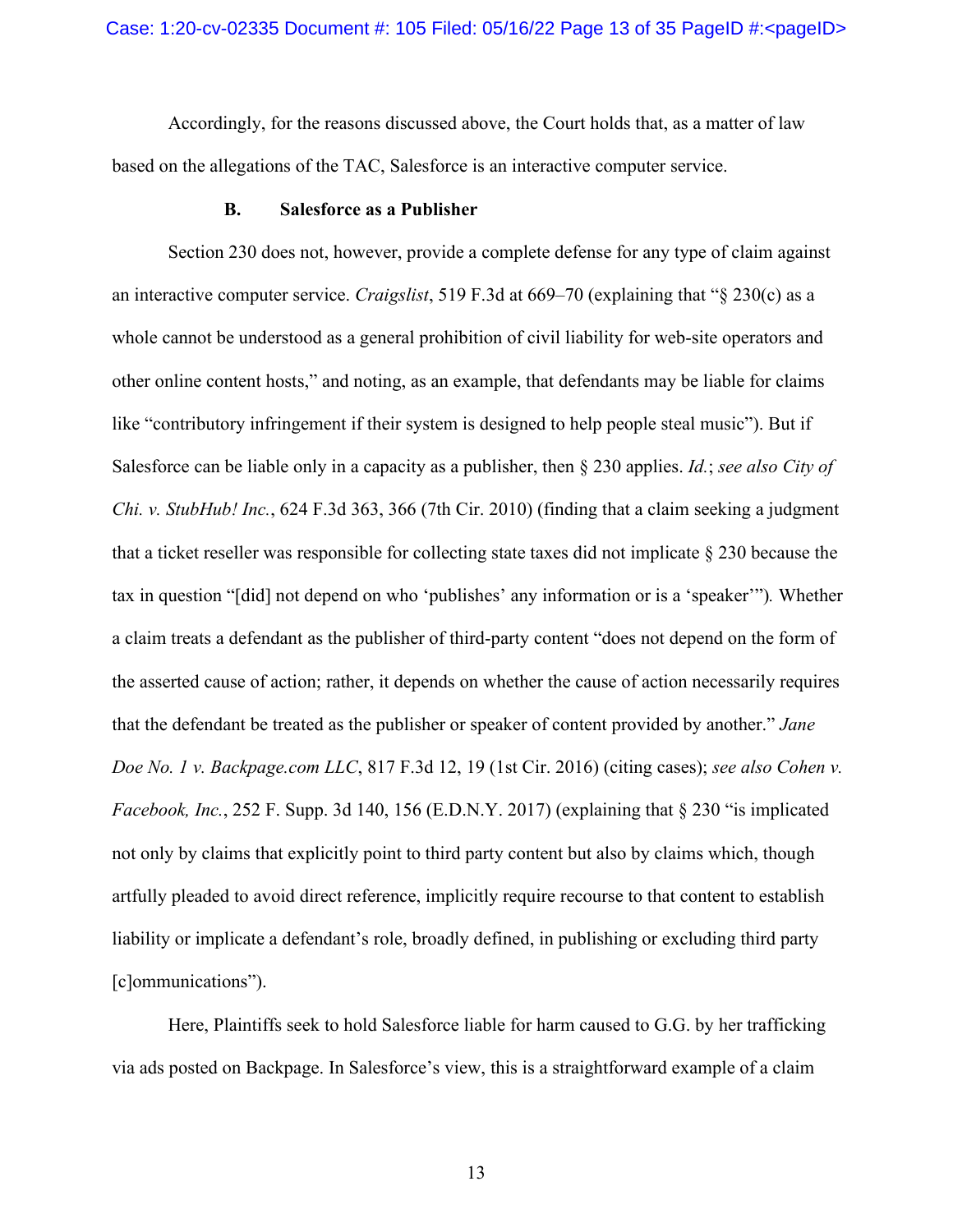treating a defendant as a publisher; after all, Plaintiffs are attempting to hold Salesforce responsible for the harmful effects of third-party content posted online. For their part, Plaintiffs argue that because Salesforce, even if it is an interactive computer service, did not make any decisions regarding the editing, monitoring, or publishing of the harmful advertisements, it is not being treated as a publisher. Plaintiffs suggest that Salesforce should have monitored Backpage's use of Salesforce's tools and deleted or restricted access to its software in response to illegal activity—in other words, that Salesforce acted as publisher regarding Backpage's content on Salesforce's own applications. (*See* TAC ¶ 47.) And at least some of Plaintiffs' claims relate to Backpage's use of Salesforce's CRM software to engage in online marketing communications with sex traffickers to expand Backpage's customer base. (*See* TAC ¶¶ 87(c), (g), (h), (k).) But those claims would also treat Salesforce as a publisher, as courts have consistently found that § 230 bars imposing liability on a provider of messaging or e-mail services for content and activities conducted via those services. *See Fields*, 217 F. Supp. 3d at 1127–29.

Plaintiffs' remaining allegations can be summed up thusly: Backpage, far from acting as a neutral platform for advertisements, actively sought out sex traffickers. To do so, Backpage worked with the sex traffickers to ensure that the advertisements, including those featuring G.G., were "sanitized" to hide their illegality. And Salesforce, even though it was aware that Backpage's business model was based on sex trafficking, provided tools and support for those tools to help Backpage expand its customer base. But while Plaintiffs, perhaps recognizing that the claims at their core rest upon the publication of an advertisement, repeatedly emphasize Salesforce's actions in their briefing, the TAC itself does not suggest that Salesforce ever took any actions regarding the harmful advertisements or the sex traffickers. (*See* TAC ¶ 40 ("Salesforce provided personalized support for the technological tools and instruments that made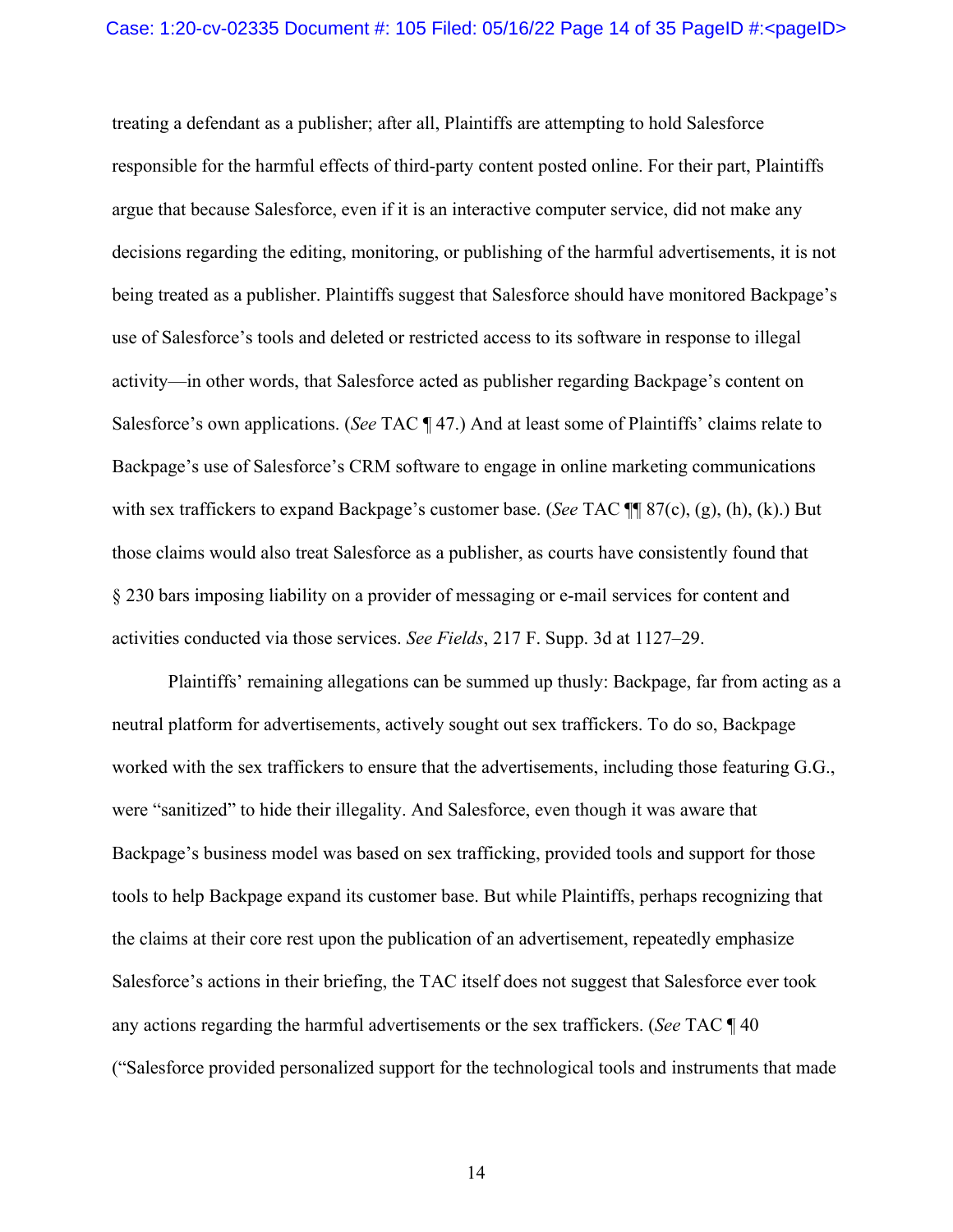it possible *for Backpage* to engage in the internet based on-line selling of sex, sex trafficking, and compelled prostitution.") (emphasis added).) [3](#page-14-0) Put simply, Plaintiffs seek to hold Salesforce liable for the fact that Backpage used Salesforce software to cultivate sex traffickers as customers and grow the website's reach among sex traffickers, ultimately resulting in the posting of the advertisement featuring G.G. This is a quintessential claim covered by § 230: it seeks to impose liability on an interactive computer service for third-party content that was published on an online platform.

The Court's finding does not, as Plaintiffs suggest, abandon the statutory language of § 230 by asking not whether the claims treat Salesforce as the "publisher or speaker" of thirdparty content but whether the third-party content is a "necessary part" of the facts. Plaintiffs rely on *Doe v. Internet Brands* for the proposition that "the CDA does not provide a general immunity against all claims derived from third-party content." 824 F.3d 846, 853 (9th Cir. 2016). But *Internet Brands* itself makes clear that applying § 230 to Plaintiffs' claims does not contradict this principle. In *Internet Brands*, the defendant was the operator of a networking website for models. *Id.* at 848. Somehow, through an outside source, the defendant became aware of two men that were using the site to prey on women. *Id.* at 849. The plaintiff, one of the women victimized by those men, sued the website owner for failing to warn users about the presence of predators on its site and the risk of being victimized. *Id.* In finding that § 230 did not apply to preclude liability, the Ninth Circuit emphasized that, while the publishing of the plaintiff's data on the networking website was a but-for cause of her injuries, in many ways "publishing activity is a but-for cause of

<span id="page-14-0"></span><sup>&</sup>lt;sup>3</sup> It might be the case that Backpage should be held "liable for creating and posting, inducing another to post, or otherwise actively participating in the posting" of the harmful statement. *Huon v. Denton*, 841 F.3d 733, 742 (7th Cir. 2016). But there is no allegation that *Salesforce* ever solicited advertisements, or edited them, or took any action to participate in the posting of G.G.'s advertisement.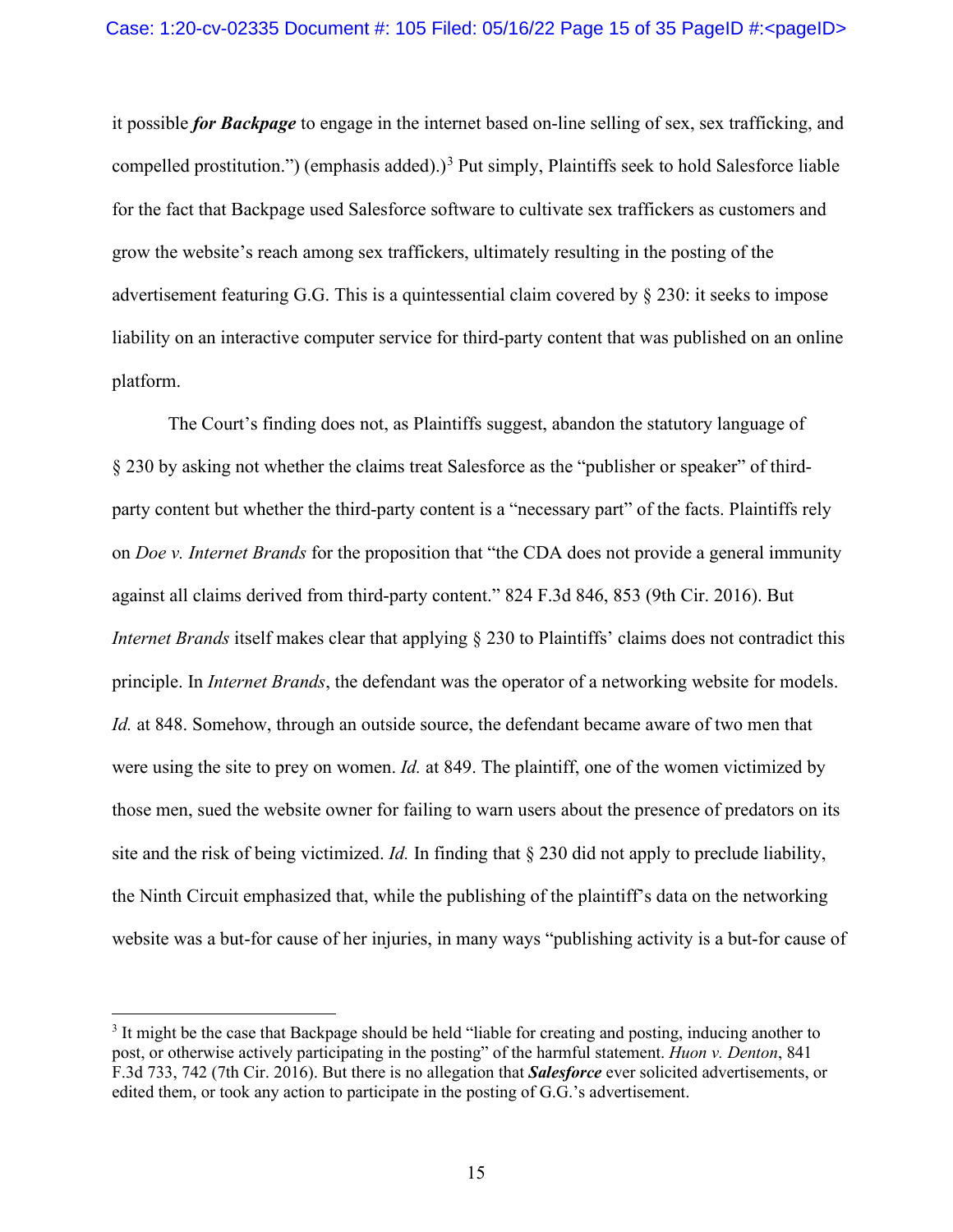### Case: 1:20-cv-02335 Document #: 105 Filed: 05/16/22 Page 16 of 35 PageID #:<pageID>

just about everything" with which the defendant website was involved. *Id.* at 853. Because the plaintiff's claims were not for any content posted on the website, but rather for a failure to warn in which the duty breached did not require the defendant to take any action with regards to thirdparty content posted on its site, the claims did not treat the defendant as a publisher or speaker of such content. *Id.* at 851.

But here, Plaintiffs seek to hold Salesforce liable for the fact that G.G. was trafficked via advertisements placed on Backpage by her trafficker. Although Plaintiffs try to frame their claims in terms of Salesforce's actions (namely, helping Backpage expand the site on which G.G.'s trafficker would eventually place the advertisements trafficking G.G.), Plaintiffs do not contend that they would have a claim against Salesforce regardless of what was posted to Backpage. *See Jane Does 1–50 v. Salesforce.*, No. A159566 at 13–14 (Cal. Ct. App. Dec. 30, 2021) (not designated for publication) (holding that plaintiffs, alleging they "were injured by online advertising, placed on Backpage by pimps and traffickers, that caused them to enter sex trafficking and be sexually exploited," brought claims that "seek to treat Salesforce as the publisher of ads created by a third party" and are barred by § 230). Nor can Plaintiffs point to any distinct duty that Salesforce owed to Plaintiffs untethered from the third-party content. C*ompare Lemmon v. Snap, Inc.*, 995 F.3d 1085, 1092 (9th Cir. 2021) (explaining that claims for negligent product-design against a mobile app developer sought to "hold [the defendant] liable for its role in violating its distinct duty to design a reasonably safe product.") In effect, Salesforce could not satisfy its "alleged obligation" to Plaintiffs without altering either the content generated by Backpage by monitoring the use of its software and forbidding its use in certain ways, or by insisting that Backpage only hosted certain content on its own site. In other words, Plaintiffs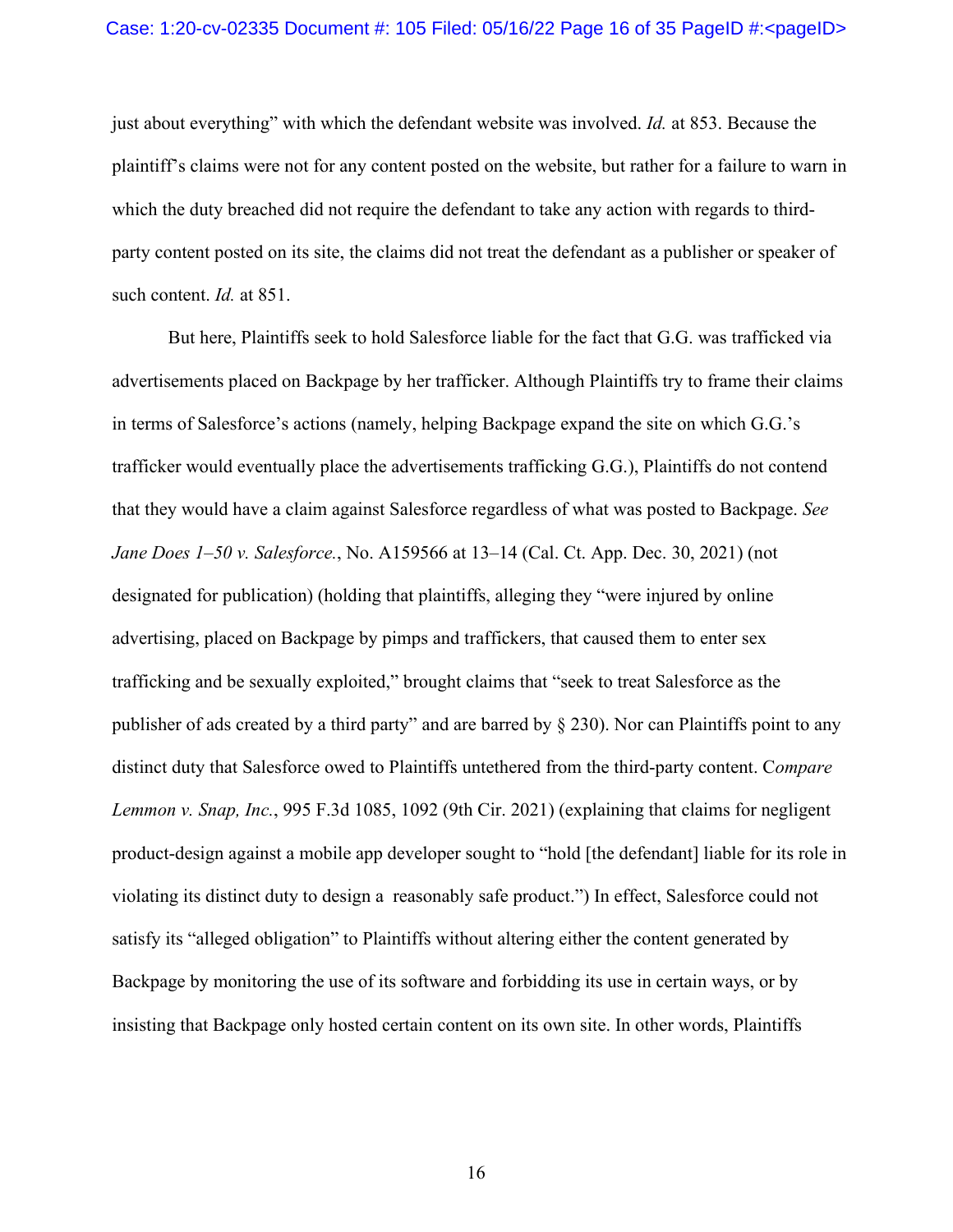claims are predicated on the notion that Salesforce should be held responsible for the existence of third-party content, her advertisements—that is, they treat Salesforce as a publisher.

Plaintiffs protest what they deem an "overbroad" interpretation of § 230. But as the Seventh Circuit has recognized, "Section  $230(c)(1)$  is general," and "a law's scope often differs from its genesis." *Craigslist*, 519 F.3d at 671–72 (applying § 230 to bar claims brought against an online service provider for allegedly violating the Fair Housing Act by posting discriminatory notices). And other courts have applied  $\S 230$  to bar claims similar to those here, including claims directly against Backpage for sex trafficking on the basis that Backpage's decisions about various posting requirements were done with the express purpose of facilitating sex trafficking. *See Jane Doe No. 1*, 817 F.3d at 20–22 (holding that, although the plaintiffs tried to argue that § 230 did not apply "by claiming Backpage's decisions about what measures to implement deliberately attempt to make sex trafficking easier, this is a distinction without a difference" and finding that the claims "necessarily treat[ed] the website as a publisher or speaker of content provided by third parties, and, thus, are precluded by section  $230(c)(1)$ ").

In fact, it is the very breadth of  $\S 230$ 's coverage that motivated Congress to pass FOSTA for the express purpose of preserving claims such as these by exempting them from the protections of § 230. *See* FOSTA, Pub. L. No. 115-164, 132 Stat. 1253, 1253 (2018) (explaining that "clarification" of  $\S 230$  was "warranted to ensure" that  $\S 230$  did not provide protection to websites that unlawfully promote and facilitate sex traffickers). That Congress felt the need to amend § 230 to include express exemptions for certain sex trafficking claims suggests that such claims would otherwise be covered by § 230. Put simply, courts have coalesced around an understanding of § 230 that "grant[s] sweeping protection."[4](#page-16-0) *Malwarebytes, Inc. v. Enigma* 

<span id="page-16-0"></span><sup>&</sup>lt;sup>4</sup> In advocating for a narrower reading of § 230, Plaintiffs cite a non-precedential statement by Justice Thomas in connection with a denial of certiorari in which he suggests that, in an appropriate case, the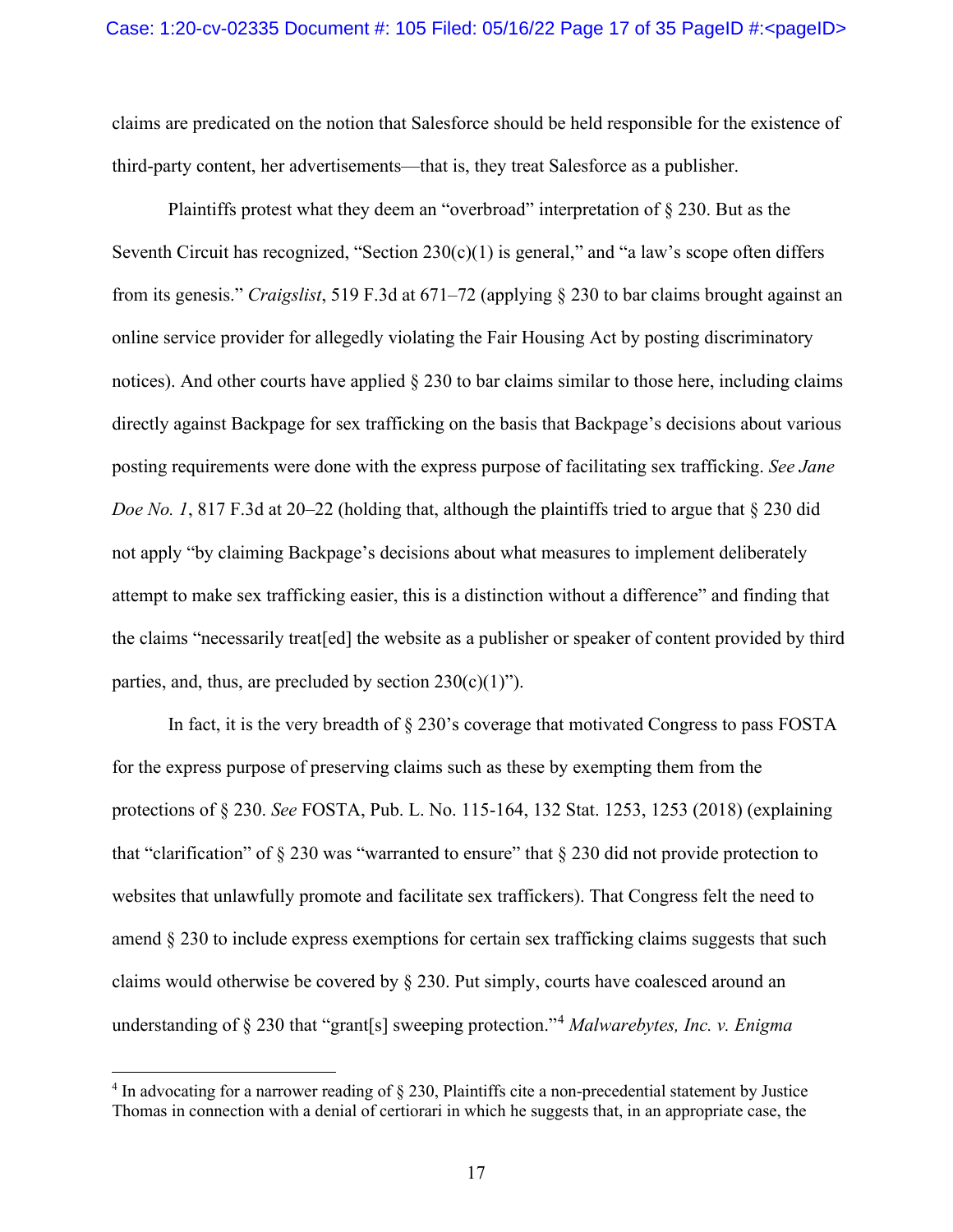*Software Grp. USA, LLC*, 141 S. Ct. 13, 15 (2020) (statement of Thomas, J., respecting the denial of certiorari). It may be, as Plaintiffs argue, that their claims against Salesforce fall under this exemption. But, to be exempt, a claim must first be otherwise covered by the statute. And, for the reasons discussed above, Plaintiffs' claims do fall under § 230's coverage.

# **C. FOSTA Amendments**

In 2018, Congress amended § 230 through FOSTA, adding three exemptions for sex trafficking claims, including one exempting "any claim in a civil action brought under section 1595 of title 18, if the conduct underlying the claim constitutes a violation of section 1591 of that title."<sup>[5](#page-17-0)</sup> 47 U.S.C. § 230(e)(5)(A). Here, the parties dispute the scope of this exemption—namely, whether the provision exempts a "claim in a civil action brought under" § 1595 *only* to the extent that "the conduct underlying the claim" (*i.e.*, the conduct of the defendant in the civil action) constitutes a violation of § 1591 (*i.e.*, the criminal statute), or, as Plaintiffs propose, "the conduct underlying the claim" refers simply to the criminal conduct of the venture in which a defendant is participating and from which they are benefiting. In other words, must Plaintiffs show that Salesforce's own actions violated  $\S$  1591, or is it enough that someone (here, Backpage or G.G.'s trafficker) committed the § 1591 violation underlying the claim? Resolving this issue is a matter

Supreme Court should consider reexamining the prevailing understanding of § 230. *Malwarebytes*, 141 S. Ct. at 14. But, as Justice Thomas himself acknowledges, his proposed interpretation of § 230 does not reflect the existing state of the law. Accordingly, courts that have been asked to adopt Justice Thomas's suggestion have declined to do so. *See, e.g.*, *In re Facebook, Inc.*, 625 S.W.3d 80, 91 (Tex. 2021) (stating that Justice Thomas's "more restrictive view of section 230 was articulated in a statement respecting the denial of certiorari, not in the decision of a case, and every existing judicial decision interpreting section 230 takes the contrary position"); *J.B. v. G6 Hosp., LLC*, No. 19-cv-07848-HSG, 2020 WL 7260057, at \*1 (N.D. Cal. Dec. 10, 2020) (denying a motion for reconsideration brought in light of Justice Thomas's statement as Justice Thomas's statement "simply stated his opinion" and was "far from showing a change in or clarification of controlling law meriting reconsideration").

<span id="page-17-0"></span><sup>&</sup>lt;sup>5</sup> The remaining two exemptions relate to state criminal charges where the "conduct underlying the charge" would constitute a violation of"  $\S$  1591 or 18 U.S.C.  $\S$  2421A (another federal sex-trafficking statute). 47 U.S.C.  $\S$  230(e)(5)(B)-(C).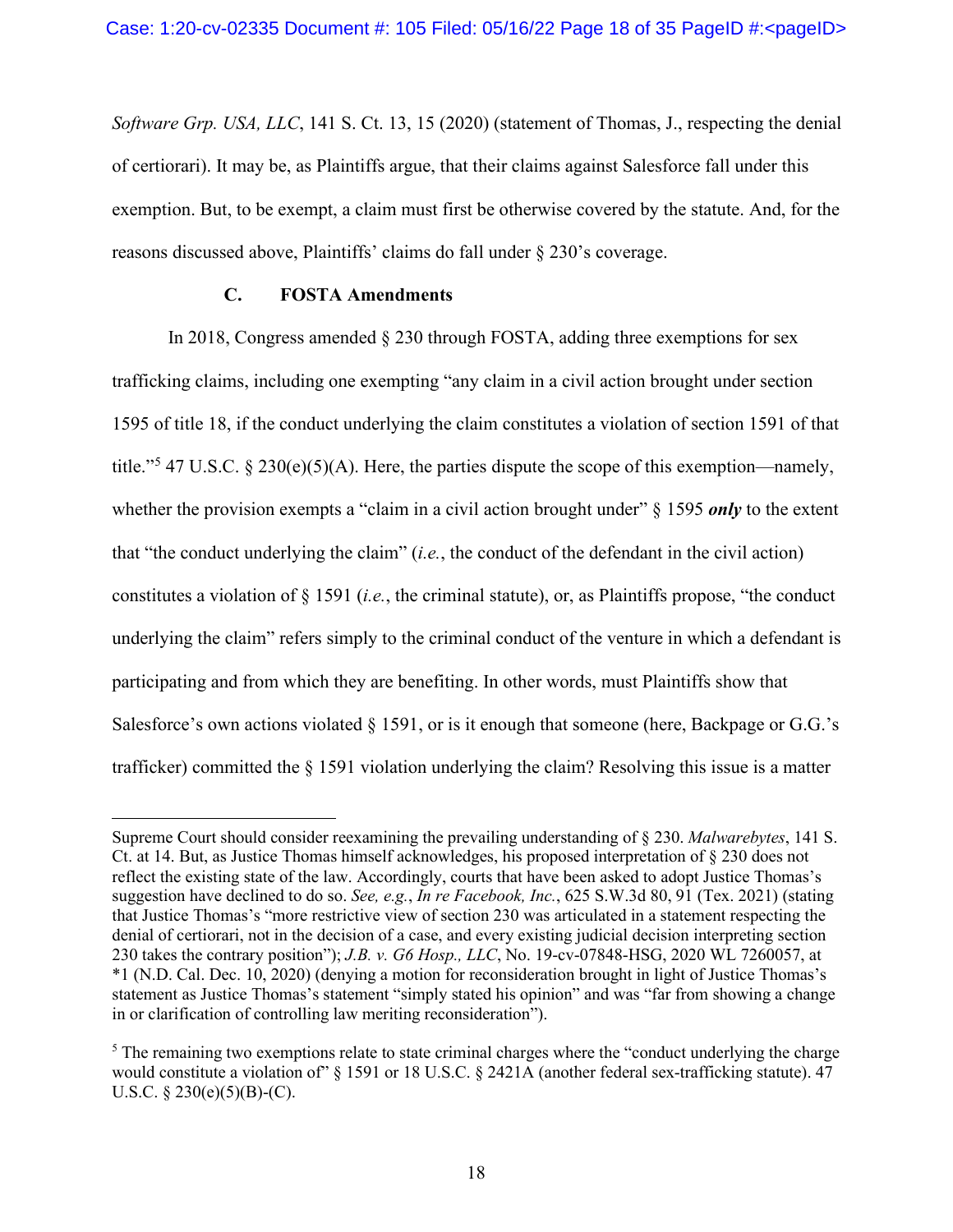of statutory interpretation, and courts have reached different conclusions. *Compare Doe v. Kik Interactive, Inc.*, 482 F. Supp. 3d 1242, 1249 (S.D. Fla. 2020) (holding that "[t]he plain language of the statute removes immunity only for conduct that violates 18 U.S.C. § 1591") *with Doe v. Twitter, Inc.*, 555 F. Supp. 3d 889, 920–22 (N.D. Cal. 2021) (holding that FOSTA created an exemption for any claim brought under § 1595 so long as it involved a claim predicated on civil sex trafficking under § 1591, regardless of whether the civil defendant themselves committed that violation). For the reasons discussed below, the Court agrees with those which find that, by the plain language of the statute,  $\S 230(e)(5)(A)$  exempts claims brought under  $\S 1595$  only in circumstances in which the defendant's conduct constitutes a violation of § 1591.

The Court first turns to the text of the FOSTA exemption. Section  $230(e)(5)(A)$  exempts "*any claim in a civil action* brought under section 1595 of Title 18, if the *conduct underlying the claim constitutes a violation of section 1591* of that title." (emphasis added). Applying the "normal rule of statutory construction that identical words used in different parts of the same act are intended to have the same meaning," the Court finds that the "claim in a civil action" and the "claim" which the conduct must underlie are the same. *C.I.R. v. Lundy*, 516 U.S. 235, 250 (1996) (internal quotation marks omitted); *see also Univ. of Chi. v. United States*, 547 F.3d 773, 782 (7th Cir. 2008) (explaining that the "sensible approach" is to read identical terms in a statute as having the same meaning). Indeed, here the words are used not just within the same act, but within the same sentence. Thus, the "most straightforward reading" of this provision requires an exemption only "if the civil defendant's conduct amounts to a violation of section 1591." *J.B. v. G6 Hospitality, LLC*, No. 19-cv-07848-HSG, 2021 WL 4079207, at \*6; *see also Doe v. Reddit*, No. 8:21-cv-00768, 2021 WL 5860904, at \*7 (C.D. Cal. Oct. 7, 2021).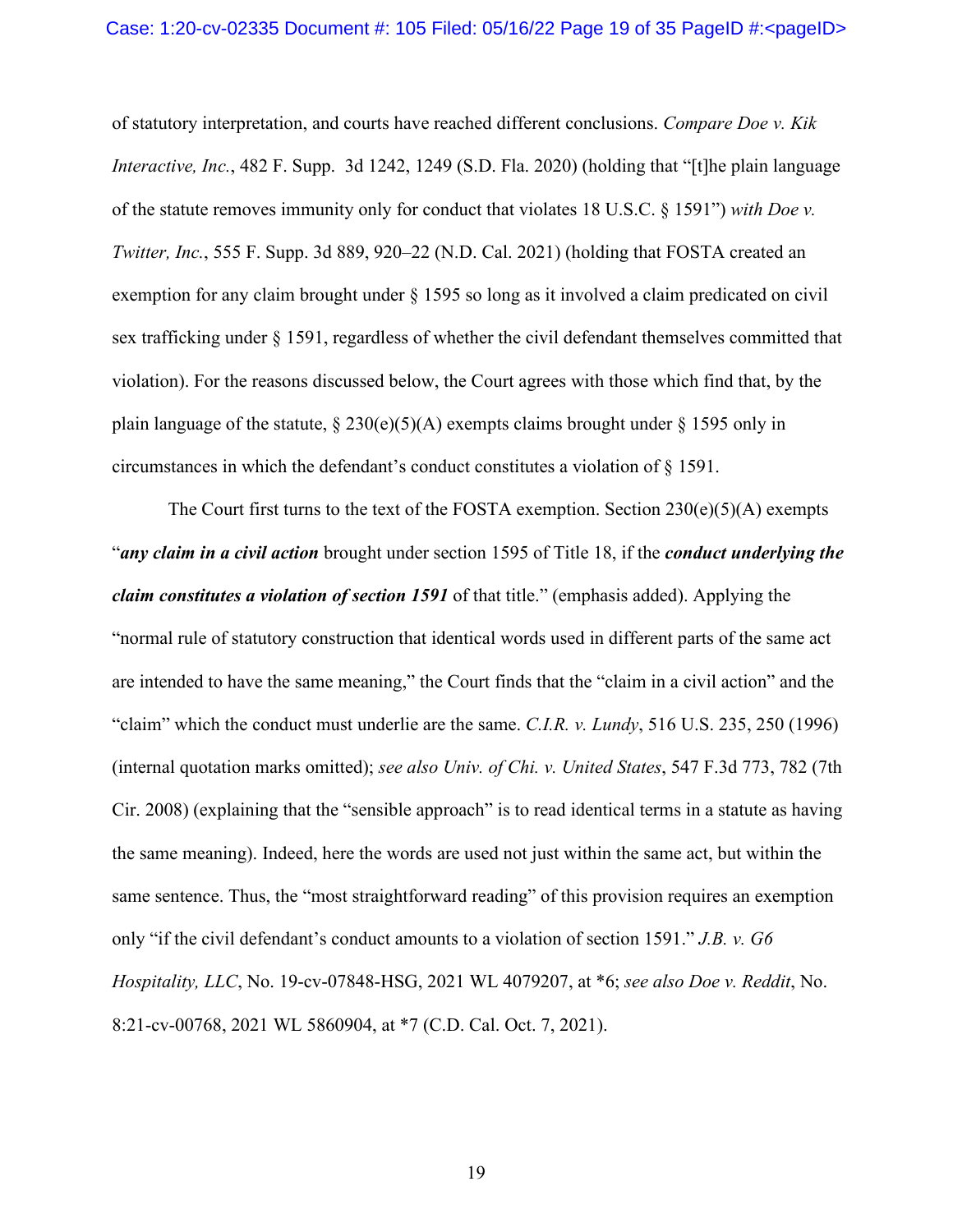This reading is further confirmed by reading the exemption in conjunction with the two other exemptions within  $\S 230(e)(5)$ . "The plainness or ambiguity of statutory language is determined" not just "by reference to the language itself," but also by reference to "the specific context in which that language is used." *Robinson v. Shell Oil Co.*, 519 U.S. 337, 342 (1997). Here,  $\S 230(e)(5)$  contains two additional provisions stating that  $\S 230$  shall not apply to "any charge in a criminal prosecution brought under State law if the conduct underlying the charge would constitute a violation of" either  $\S 1591$  or 18 U.S.C.  $\S 2421A$ . 47 U.S.C  $\S 230(e)(5)(B)$ – (C). "In the context of a criminal charge, the underlying conduct necessarily refers to the conduct of the criminal defendant"—that is, the named defendant, not someone else must have committed the conduct underlying the charge. *J.B.*, 2021 WL 4079207, at \*6. [6](#page-19-0) Although civil claims and criminal charges have obvious differences, the Court agrees with the *J.B.* court that the fact "that Congress included nearly identical language in the same subsection, at the same time, strongly suggests that it intended to give the 'conduct underlying' phrases the same meaning."[7](#page-19-1) *Id.* (citing

<span id="page-19-0"></span><sup>6</sup> The Court is not persuaded by the explanation offered by the *Twitter* court as to why these parallel exemptions should not guide the statutory analysis. The *Twitter* court pointed out that there was no authority determining whether subsection (B) "permits a state law criminal prosecution for sex trafficking to be brought against an ICS provider under a statute with a less stringent *mens rea* requirement than has been found to apply in § 1591(a) claims." *Twitter*, 555 F. Supp. 3d at 921 n.4. But this analysis elides the main point—that even if the charge had a lower *mens rea* requirement, the underlying charge is still against the named defendant.

<span id="page-19-1"></span><sup>7</sup> While the *Twitter* court correctly noted that there are exceptions to the "general presumption" regarding identical words in the same statute, here the Court does not see any reason to deviate from the presumption. *Twitter*, 555 F. Supp. 3d at 921 n.4. This "presumption does not apply where 'there is such variation in the connection in which the words are used as reasonably to warrant the conclusion that they were employed in different parts of the act with different intent.'" *M.A. v. Wyndham Hotels & Resorts, Inc.*, 425 F. Supp. 3d 959, 969 (S.D. Oh. 2019) (quoting *Atl. Cleaners & Dyers v. United States*, 286 U.S. 427, 433 (1932)). Yet the only variation between how the phrase "conduct underlying the charge or claim" is used between subsection (A) and subsections (B) and (C) is that (A) refers to a civil claim and (B) and (C) refer to a criminal charge. Given the parallel structure, as well as the fact that this phrase is used within the same part of the act, the Court does not find that the difference between civil and criminal liability qualifies as such a "variation" so as to rebut this general presumption.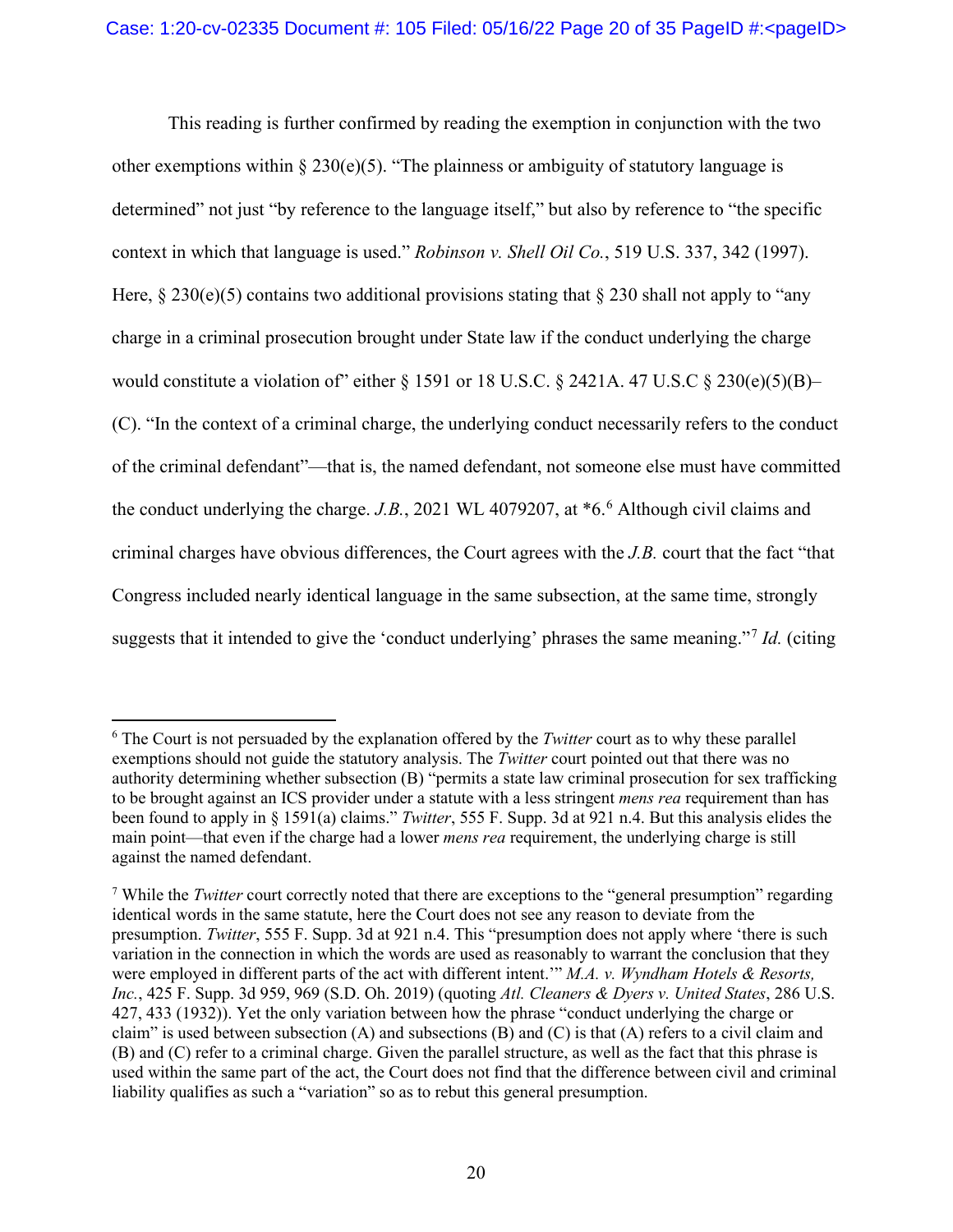*Powerex Corp. v. Reliant Energy Servs., Inc.*, 551 U.S. 224, 232 (2007) (explaining that the "maxim" that "identical words and phrases within the same statute should normally be given the same meaning" is "doubly appropriate" where the phrase in question is inserted into two provisions "at the same time")). Put simply, even assuming that a statute is "remedial," the Court must first turn to the text of the statute. *See Walton v. United Consumers Club, Inc.*, 786 F.2d 303, 310 (7th Cir. 1986) ("Courts should confine their attention to the purposes Congress sought to achieve by the words it used."). And here, the text, both by its plain terms and statutory structure, is clear that the FOSTA exemption applies only where the civil defendant's actions violated § 1591.

This conclusion does not, as Plaintiffs contend, "eviscerate" the civil negligence standard in § 1595. To begin, § 230 only applies in limited circumstances—when the defendant is an interactive computer service and the claims seek to treat the defendant as a publisher of thirdparty content. This interpretation of the exemption has no impact on claims that do not meet those criteria, such as claims commonly brought by plaintiffs against hotels who rent rooms to sex traffickers. Moreover, Plaintiffs' position misunderstands the interaction between § 230 and the FOSTA Amendments. Before the FOSTA Amendments, *any* claim against a defendant that met § 230's requirements, including those for sex trafficking under § 1595, would be completely barred. Under the Court's reading of the plain language of the statute, the FOSTA exemptions created a limited exemption to that otherwise broad protection for certain kinds of (but not all) § 1595 claims. It is true that the outcome here results in a situation in which "a sex trafficking victim who seeks to impose civil liability on an ICS [interactive computer service] provider on the basis of beneficiary liability faces a higher burden than a victim of sex trafficking who seeks to impose such liability on other types of defendants." *Twitter*, 555 F. Supp. 3d at 920. But § 230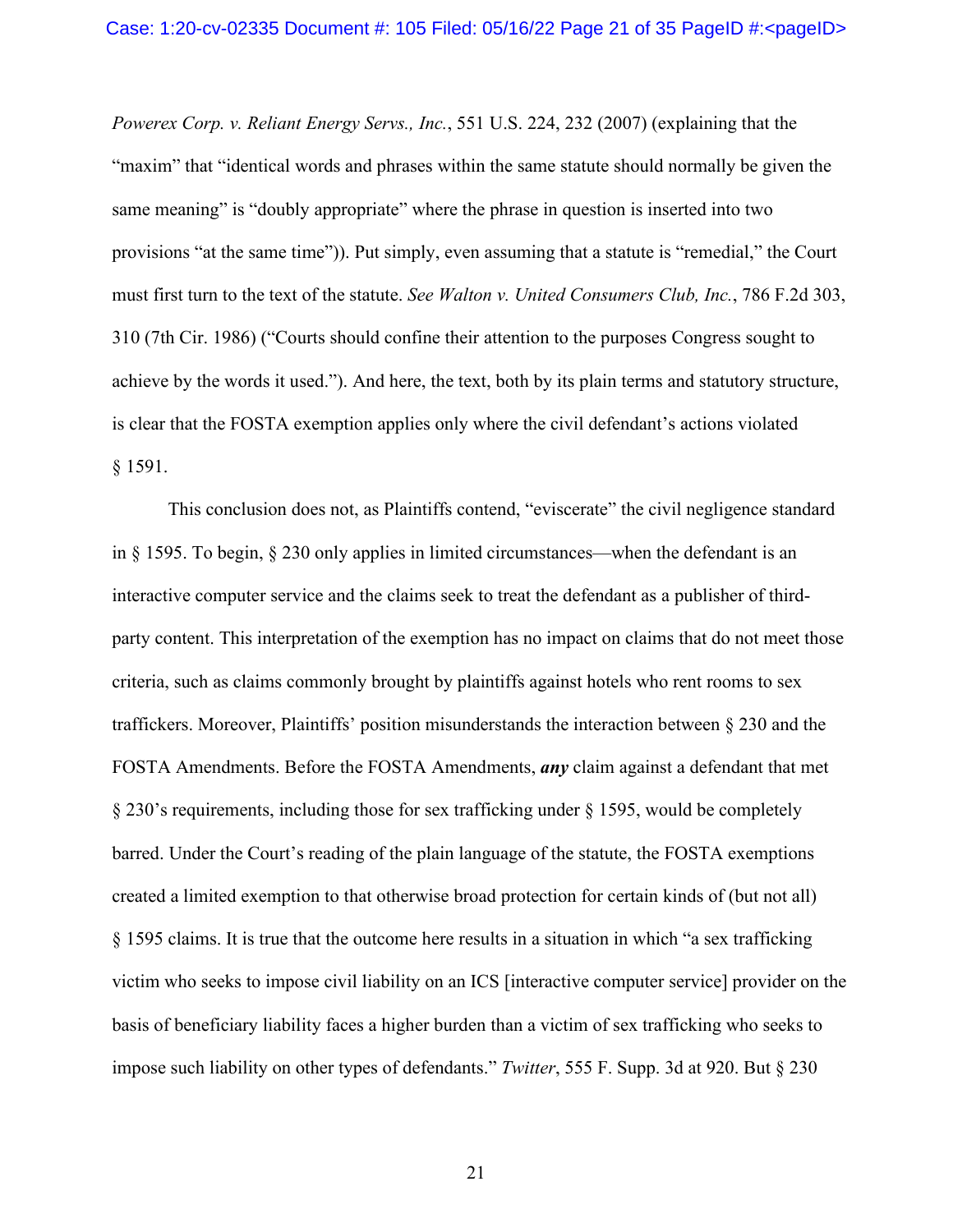inherently places higher burdens on plaintiffs seeking to impose liability on interactive computer services providers by barring certain types of claims altogether.<sup>[8](#page-21-0)</sup>

Looking to the legislative history confirms that the FOSTA exemption was not meant to encompass fully every possible claim under § 1595. The original version of the bill that became FOSTA would have provided that § 230 "shall not be construed to impair the enforcement or limit the application of (A) section 1595 of title 18, United States Code." H.R. 1865, 115th Cong. § 3(a)(5) (as introduced in the House, Apr. 3, 2017). Under this language, *any* violation of § 1595 would be enough to exempt the claim from § 230—exactly the interpretation Plaintiffs now propose for the enacted version. But, as discussed in depth by the *J.B.* court, during legislative hearings on the bill, several witnesses raised concerns that  $\S$  1595's "knew or should have known" language was too expansive and risked encouraging litigation against law-abiding intermediaries. *J.B.*, 2021 WL 4079207 at \*7–11 (providing a thorough analysis of the various drafts and revisions of the FOSTA amendment to § 230, including contemporaneous comments from stakeholders expressing apprehension about § 1595's knowledge standard being imported into § 230 given challenges in showing a website's knowledge). In response, Congress added the limiting language requiring that the "conduct underlying the claim" be a violation of § 1591. *Id*. at \*11. Thus, the final bill reflected a "compromise by including a narrowed federal civil sex

<span id="page-21-0"></span><sup>8</sup> The Court also notes that in both *Twitter* and *Doe v. Mindgeek*, 558 F. Supp. 3d 828, 836 (C.D. Cal. 2021), the courts stated that they were adopting the reasoning of the court in an earlier ruling in *J.B. v. G6 Hospitality, LLC*, No. 19-cv-07848-HSG, 2020 WL 4901196 (N.D. Cal. Aug. 8, 2020), in finding that any claim under § 1595 was covered by the FOSTA exemptions. But the earlier ruling by the *J.B.* court did not directly address whether "conduct underlying the claim" required the plaintiff to allege that the named defendant violated § 1591. Rather, the court first addressed whether § 230(e)(5) exempts *state* law civil claims, and second, the knowledge standard for a claim under § 1595 generally, without reference to the impact on claims implicating § 230. *Id.* at \*4–5, 8.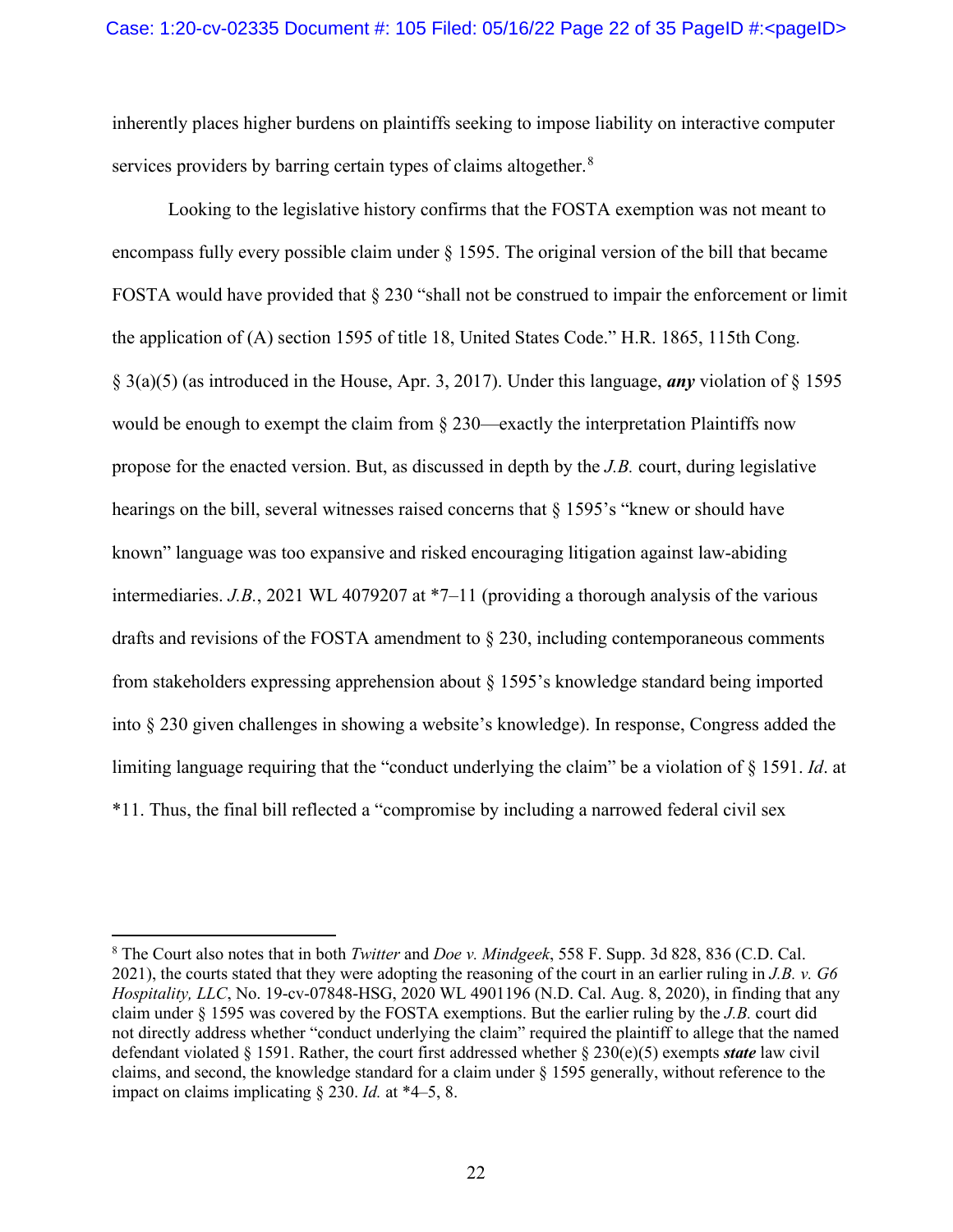trafficking carve-out that requires plaintiffs to show the civil defendant's knowing assistance, support, or facilitation" of sex trafficking. *Id.*.

Accordingly, to state a claim that is exempted from § 230's coverage, Plaintiffs must allege Salesforce engaged in conduct that would violate § 1591. Plaintiffs do not dispute that they are unable to do so. Section 1591 creates two types of offenses: a primary liability offense under  $\S 1591(a)(1)$  and a secondary liability offense under  $\S 1591(a)(2)$ . As to primary liability under § 1591(a)(1), there is no allegation that Salesforce "recruit[ed], entice[d], harbor[ed], transport[ed], provide[d], obtain[ed], advertise[d], maintain[ed], patronize[d], or solicit[ed]" any person while knowing (or in reckless disregard of the fact) that the person "will be caused to engage in a commercial sex act" and is either under the age of 18 or is subject to force, coercion or threats. Instead, the complaint makes clear that G.G.'s trafficker engaged in these trafficking violations. 18 U.S.C. § 1591(a)(1). As to secondary liability, § 1591(a)(2) criminalizes "benefit[ing], financially or by receiving anything of value, from participation in a venture which has engaged in a violation of  $\S$  1591(a)(1). For purposes of  $\S$  1591(a)(2), "participation in a venture" is defined as "knowingly assisting, supporting, or facilitating a violation of subsection (a)(1)." 18 U.S.C. § 1591(e)(4). Accordingly, a secondary actor under § 1591(a)(2) must actively and knowingly assist or facilitate a primary trafficking violation, which is tied to a specific victim. But Plaintiffs have not alleged that Salesforce knew of G.G.'s circumstances or in any way assisted, supported, or facilitated the primary trafficking violation. Accordingly, the Court finds (and the parties do not dispute) that Plaintiffs have not pleaded that Salesforce itself violated § 1591.

Thus, because a claim brought under § 1595 must allege conduct of the defendant that would violate § 1591, and Plaintiffs have failed to allege that Salesforce committed any criminal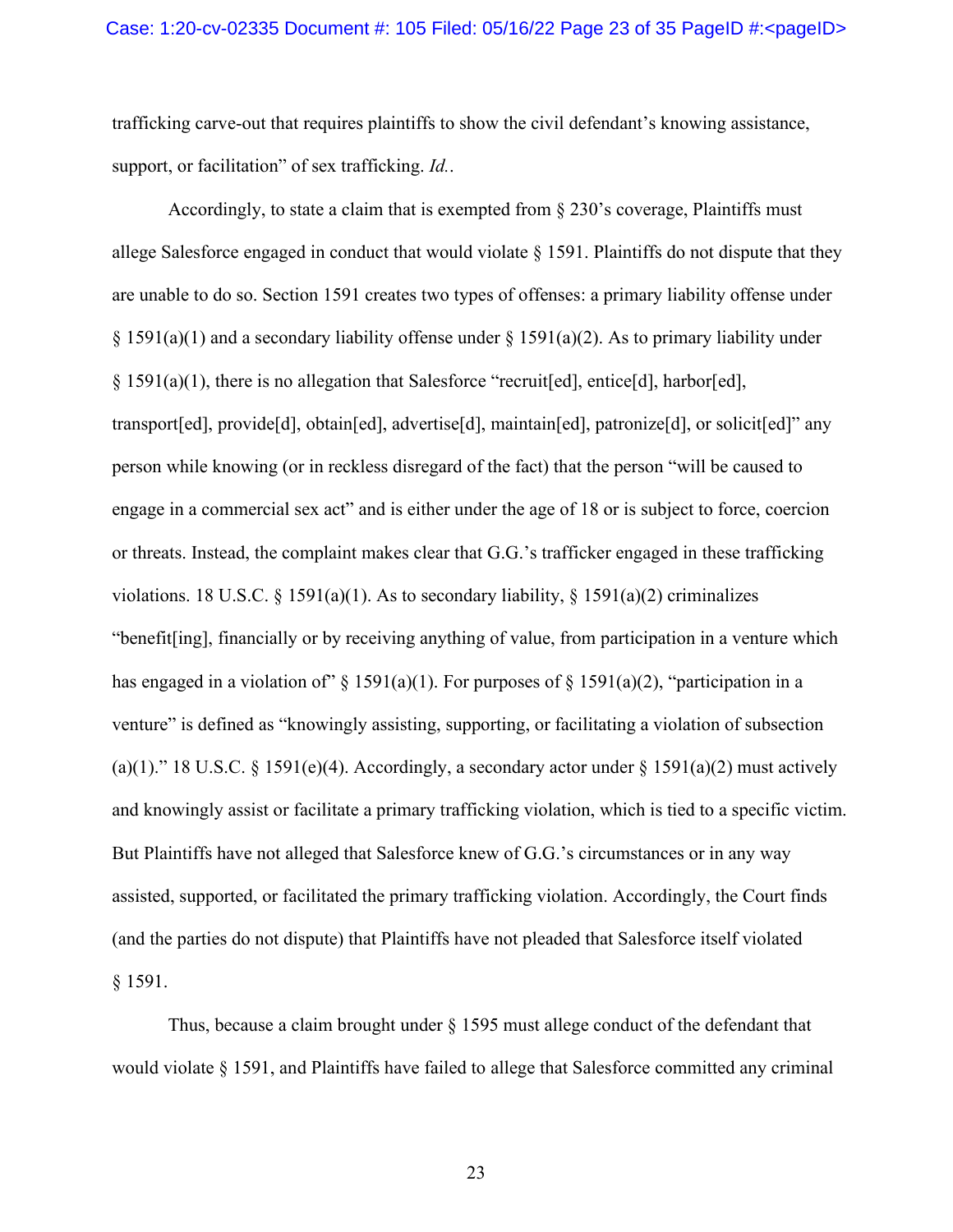sex trafficking violation, the FOSTA exemption does not apply. Accordingly, § 230 precludes Plaintiffs' claims against Salesforce.

### **II. Failure to State a Claim**

Even if their claim were not barred by § 230, Plaintiffs' claim could not proceed as currently pleaded because they have failed to state a claim. As noted above, in addition to the requirement of an underlying violation of  $\S 1591$ , there are three elements to a  $\S 1595$  claim: the plaintiff must allege that the defendant (1) knowingly benefited from (2) participating in a venture that (3) the person knew or should have known violated § 1591. *See M.A. v. Wyndham Hotels & Resorts, Inc.*, 425 F. Supp. 3d 959, 969 (S.D. Oh. 2019). [9](#page-23-0) The Court addresses each element in turn.

## **A. Knowingly Benefit**

The Court first considers what it means to "knowingly benefit" from a violation of  $\S$  1591. The law as to the knowledge element for a § 1595 violation is currently unsettled, with the parties here unsurprising urging the Court to adopt the standard most in their favor

"Knowledge" means simply to have "[a]n awareness or understanding of a fact or circumstance; a state of mind in which a person has no substantial doubt about the existence of a fact." *Knowledge*, Black's Law Dictionary (11th ed. 2019). So, pursuant to § 1595, a defendant must have an awareness or understanding that it was receiving some benefit, be it financial or some other form of value, from participating in the venture. Salesforce suggests that the Court should read "benefited" in conjunction with the phrase "from participation in a venture" to require that any benefit derived must be the specific result of that venture. In other words, any benefit

<span id="page-23-0"></span><sup>&</sup>lt;sup>9</sup> The parties do not dispute that G.G. was trafficked by her sex trafficker in violation of § 1591, satisfying § 1595's requirement of a "qualifying predicate act." *M.A*, 524 F. Supp. 3d at 964.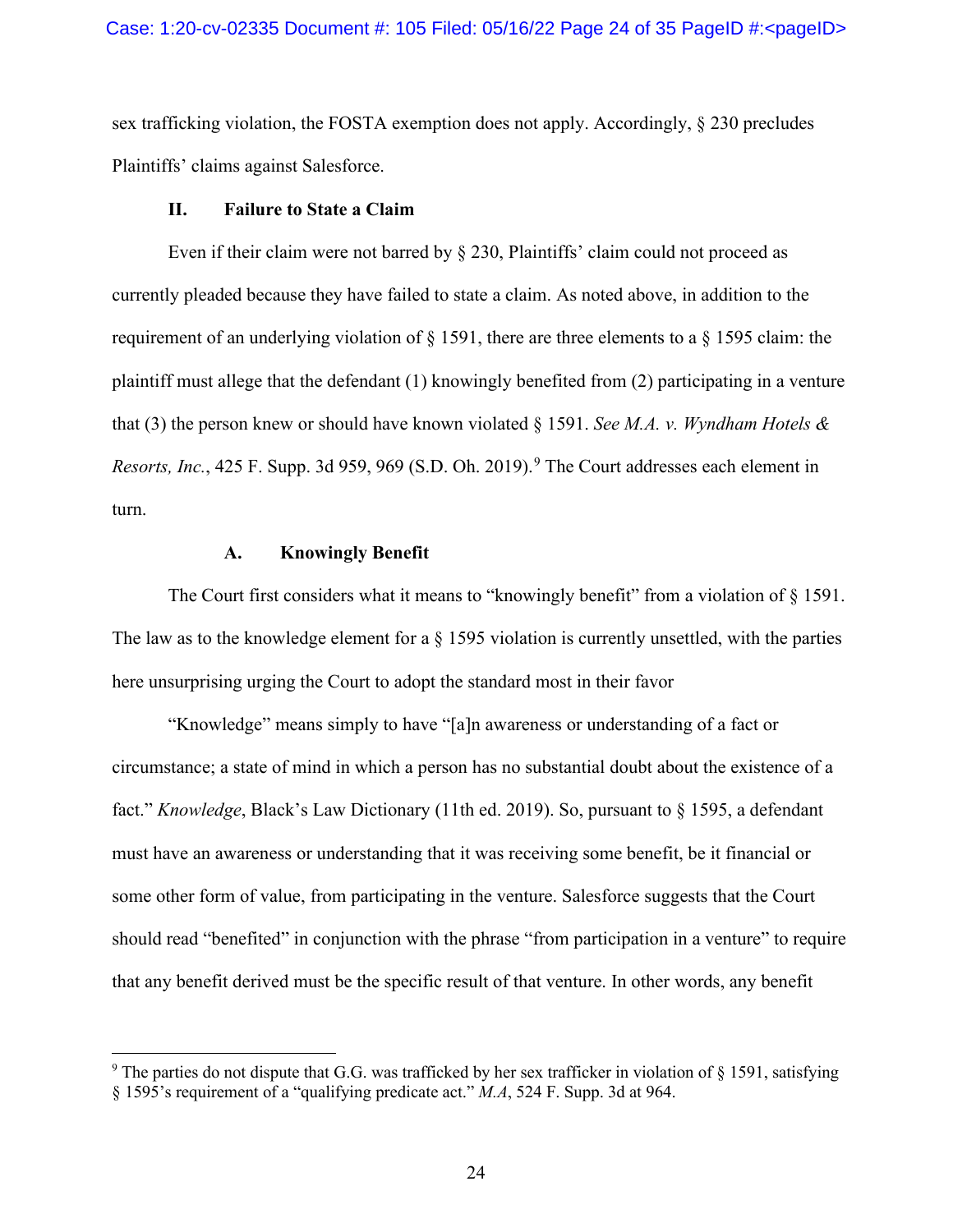received by Salesforce would have to, essentially, be a form of "profits" from Backpage's sex trafficking venture. The cases to which Salesforce cites in support of this interpretation, however, do not go so far as to require that the "benefits" be "profits." Instead, those case simply stand for the proposition that there must be some "causal relationship between the [defendant's] participation in sex trafficking and their purported benefit." *Geiss v. Weinstein Co. Hldgs. LLC*, 383 F. Supp. 3d 156, 169 (S.D.N.Y. 2019) ("The controlling question, however, is whether [the sex trafficker] provided any of those benefits to [the defendant] *because of* [the defendant's] facilitation of [the sex trafficking]."). This Court thus understands § 1595 to require a plaintiff to plead only that the defendant knew that it was receiving benefits (financial or otherwise) because of its participation in a venture that violated § 1591. *See B.M. v. Wyndham Hotels & Resorts, Inc.*, No. 20-cv-00656-BLF, 2020 WL 4368214, at \*4 (N.D. Cal. July 30, 2020) (finding that the rental of a room (or a franchisor's receipt of royalties for that rental) "constitutes a financial benefit from a relationship with the trafficker sufficient to meet this element").

#### **B. Participate in a Venture**

The Court next considers what it means to "participate in a venture." There is no current consensus among courts to have considered the issue as to whether the second element incorporates the definition of "participation in a venture" from the criminal provisions in  $\S 1591$ . *See A.B. v. Hilton Worldwide Hldgs, Inc.*, 484 F. Supp. 3d 921, 937 (D. Or. 2020) (collecting cases). Under  $\S 1591(e)(4)$ , "the term 'participation in a venture' means knowingly assisting, supporting, or facilitating a violation of subsection (a)(1)." Courts importing  $\S$  1591's definition have stated that the "participation giving rise to the benefit must be participation *in a sextrafficking venture*, not participation in other activities." *Geiss*, 383 F. Supp. 3d at 169 (citing to *United States v. Afyare*, 632 F. App'x 272, 286 (6th Cir. 2016)). In other words, "some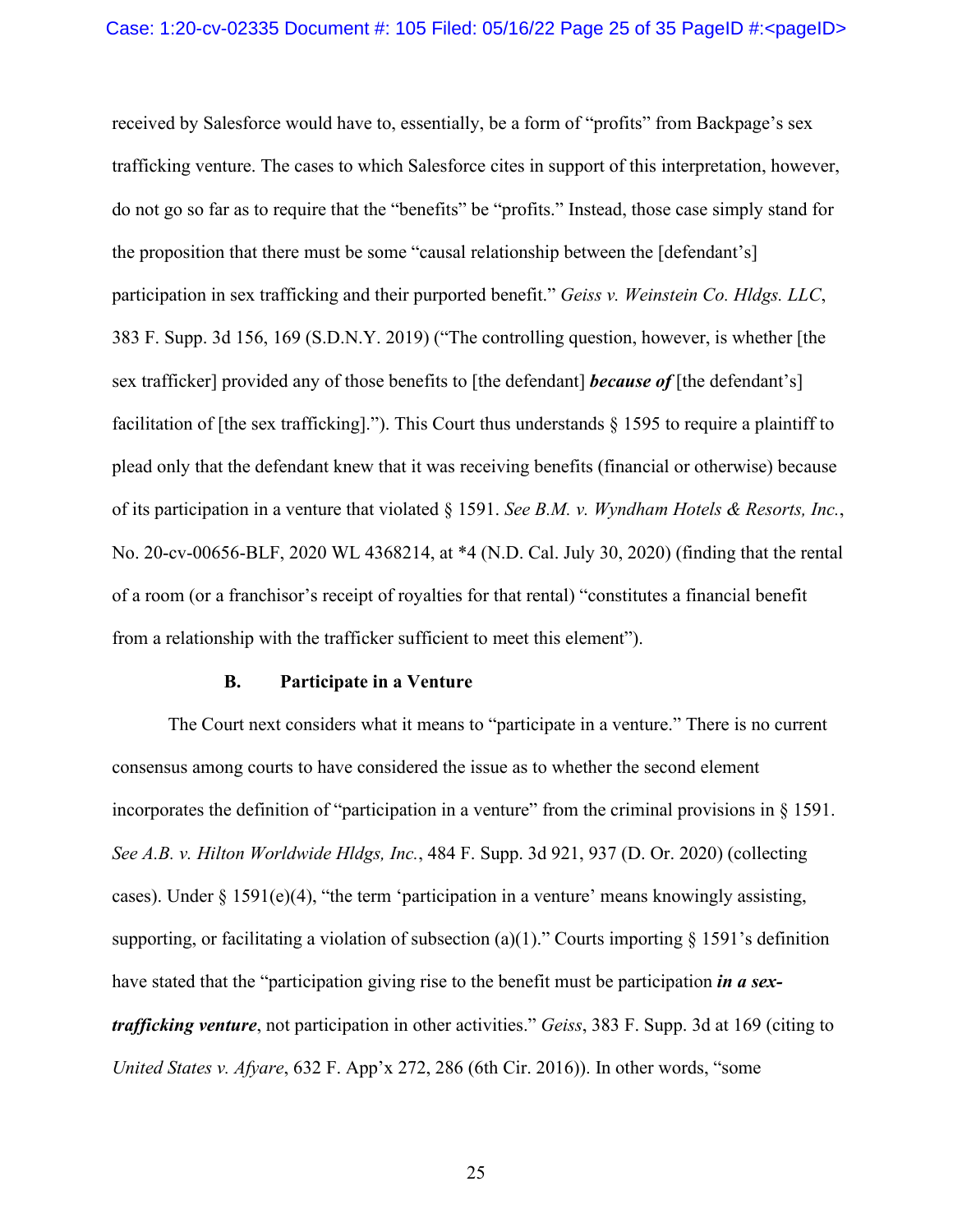participation in the sex trafficking act itself must be shown." *Noble v. Weinstein*, 335 F. Supp. 3d 504, 524 (S.D.N.Y. 2018). But § 1591 states that these definitions apply "[i]n this section," not throughout the entire statute. 18 U.S.C. § 1591(e). And, as courts that have declined to take this approach have explained, reading "participate in a venture" to require "knowingly assisting, supporting, or facilitating" would render other statutory language in § 1595 nonsensical. *See Doe #1 v. Red Roof Inns, Inc.*, 21 F.4th 714, 724 (11th Cir. 2021). This is because applying the criminal definition, which requires participation to be knowing, would essentially void the "should have known" language contained in the civil remedy. *A.B. v. Marriott Int'l, Inc.*, 455 F. Supp. 3d 171, 186 (E.D. Pa. 2020); *Red Roof Inns*, 21 F.4th at 724 ("In other words, the [defendants'] formulation requires a plaintiff to prove that the defendant knowingly facilitated a violation, making the 'should have known' language superfluous.")

This Court interprets "participation" as the majority of courts do and finds that "actual 'participation in the sex trafficking itself' is not required to state a claim under section 1595." *S.Y. v. Naples Hotel Co.*, 476 F. Supp. 3d 1251, 1256 (M.D. Fl. 2020). Thus, "liability under § 1595 can attach when an individual participates in a venture that is not specifically a sex trafficking venture and participation is not direct participation in the sex trafficking." *M.A.*, 425 F. Supp. 3d at 970 (finding that the plaintiff alleged sufficient facts to show participation in a venture under § 1595 by "alleging that [the defendants] rented rooms to people it knew or should have known where [sic] engaged in sex trafficking"). Put another way, the venture need only be one that violated sex trafficking law and the defendant need not directly participate in that violation. Still, "the ordinary understanding of culpable assistance to a wrongdoer [] requires a desire to promote the wrongful venture's success." *GTE*, 347 F.3d at658. And the term "participation" itself requires more than just passive facilitation, but some level of active engagement. *See Participation*,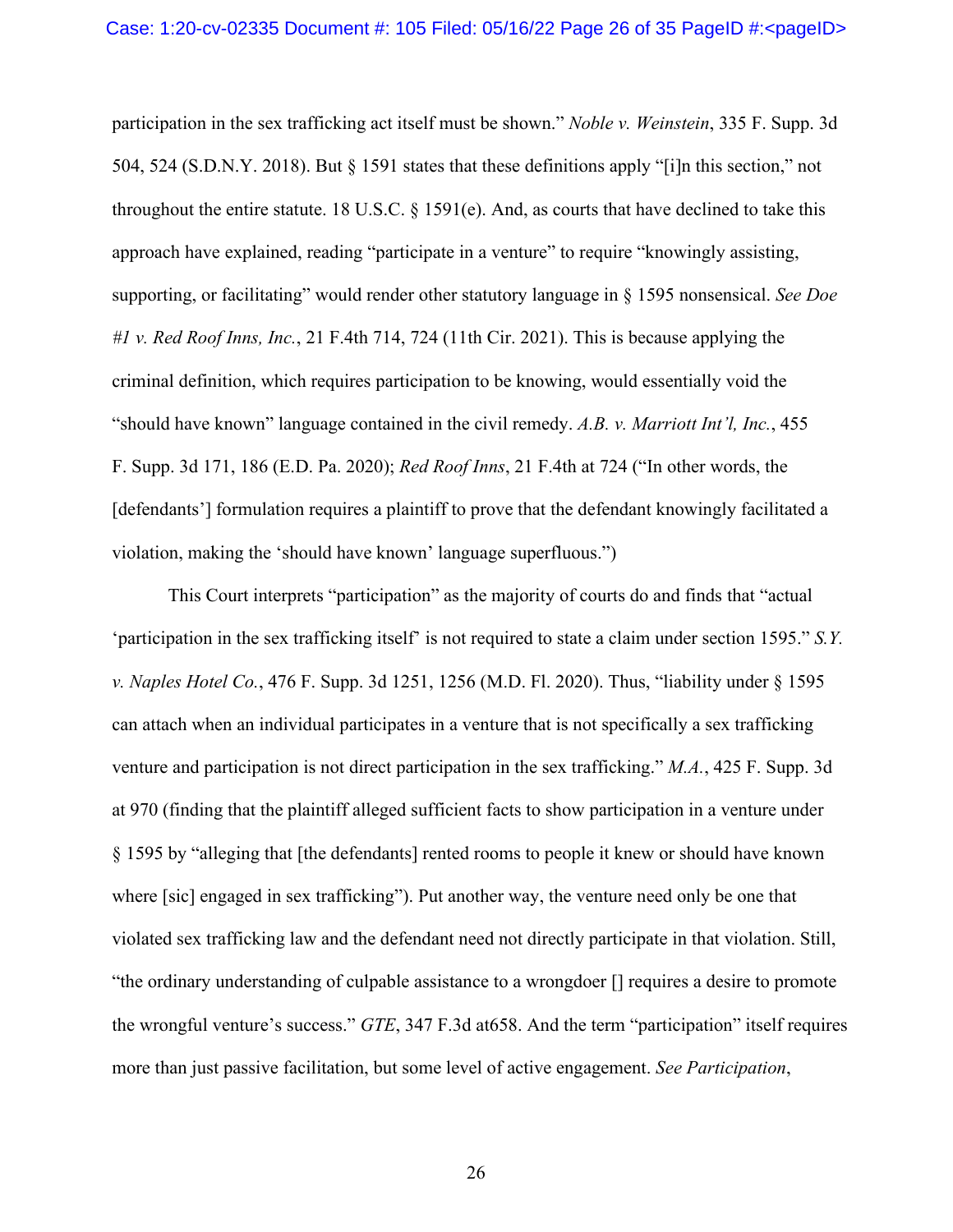*Black's Law Dictionary* (11th ed. 2019) ("The act of taking part in something"); *Participate*, *Oxford English Dictionary Online*,

https://www.oed.com/view/Entry/138244?rskey=JNFUDz&result=2&isAdvanced=false#eid (last visited May 5, 2022) ("To take part; to have a part or share with a person").

Thus, in cases where there is no alleged "direct association" between the beneficiary and the trafficker, courts have "required 'a showing of a continuous business relationship between the trafficker and the [defendant] such that it would appear that the trafficker and the [defendant] have established a pattern of conduct or could be said to have a tacit agreement'" as to the venture which the defendant knew, or should have known, involved sex trafficking. *J.B. v. G6 Hospitality, LLC*, No. 19-cv-07848-HSG, 2020 WL 4901196, \*9 (N.D. Cal. Aug. 20, 2020) (quoting *M.A.*, 425 F. Supp. 3d at 970). For example, courts have found that such a business relationship existed between a defendant hotel and a sex trafficker where the defendants themselves rented rooms to those they knew, or should have known, were engaged in sex trafficking. *See, e.g.*, *H.H. v. G6 Hospitality, LLC*, No. 2:19-CV-755, 2019 WL 6682152, at \*5 (S.D. Oh. Dec. 6, 2019)*.* But a plaintiff must "connect the dots" between their trafficking and the specific defendant. In cases involving hotel franchisors, for instance, claims that branded hotels rented rooms to people they knew or should have known were engaged in sex trafficking may be "sufficient to state a plausible claim against the specific hotels where [the plaintiff] was trafficked, [but] they do not make a plausible claim that [the franchisors] directly participated in a venture that *trafficked [the plaintiff]*." *B.M.*, 2020 WL 4368214, at \*5; *see also Red Roof Inns*, 21 F.4th at 726–27 (finding that defendant hotel franchisors who owned, supervised, and controlled the renting of rooms, as well as "read online reviews mentioning prostitution and crime occurring generally at the hotels, and controlled the training of managers and employees who were allegedly involved in facilitating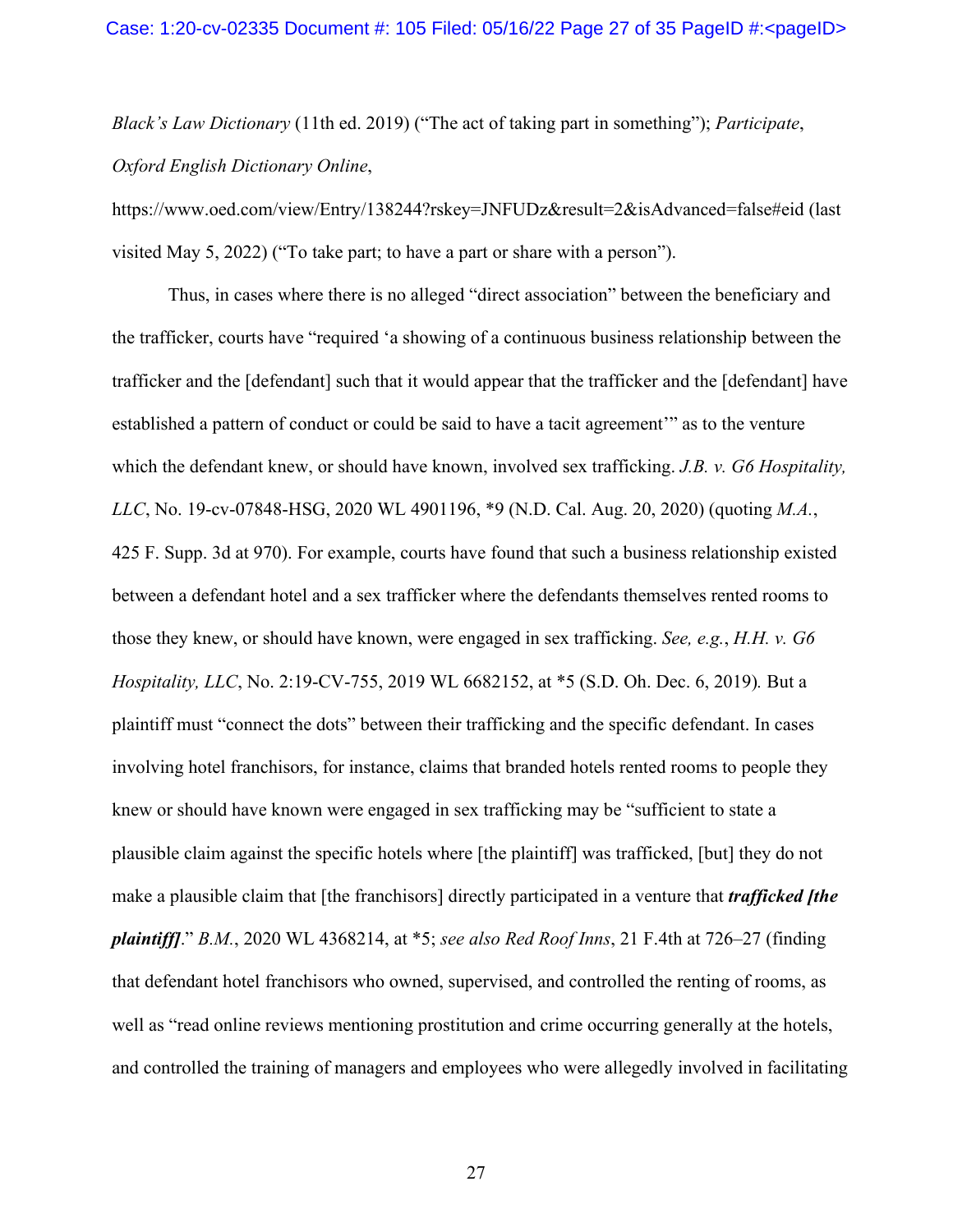sex trafficking at the hotels," merely "financially benefited" from the renting of hotel rooms to sex traffickers, not that they "participated in an alleged common undertaking or enterprise with the [plaintiffs'] sex traffickers or others at the hotel who violated the statute").

### **C. Knowledge that the Venture Violated § 1951**

Lastly, the Court turns to the third element, which requires a defendant to have "known or should have known" the venture violated  $\S 1591$ . Put another way, it requires a defendant to have actual or constructive knowledge that the venture violated § 1591. *Red Roof Inns*, 21 F.4th at 725. Courts interpreting § 1595 regularly describe the "knew or should have known" language as establishing a negligence standard. *See id.* (defining constructive knowledge as "knowledge which 'one using reasonable care or diligence should have'" (quoting *Constructive Knowledge*, Black's Law Dictionary (11th ed. 2019))); *see also Doe S.W. v. Lorain-Elyria Motel, Inc.*, No. 2:19-CV-1194, 2020 WL 1244192, at \*5 (S.D. Ohio Mar. 16, 2020) ("[T]he plain text of § 1595(a) makes clear that the standard under this section is a negligence standard of constructive knowledge.").

Although it is clear that § 1595 allows for either actual or constructive knowledge, however, courts have reached different conclusions on whether a defendant must "satisf[y] the knowledge element as to a *particular* sex trafficking venture." *S.J. v. Choice Hotels Int'l*, 473 F. Supp. 3d 147, 154 (E.D.N.Y. 2020). In other words, is it enough that the defendant knew or should have known that the venture has violated § 1591 by engaging in sex trafficking generally? Or must the defendant have known or should have known that the venture is engaged in a violation of § 1591 as to the specific plaintiff? For purposes of this case, the Court must decide whether Plaintiffs can successfully plead a claim under  $\S$  1595 by alleging that Salesforce knew or should have known that Backpage was violating sex trafficking laws, or if Plaintiffs must allege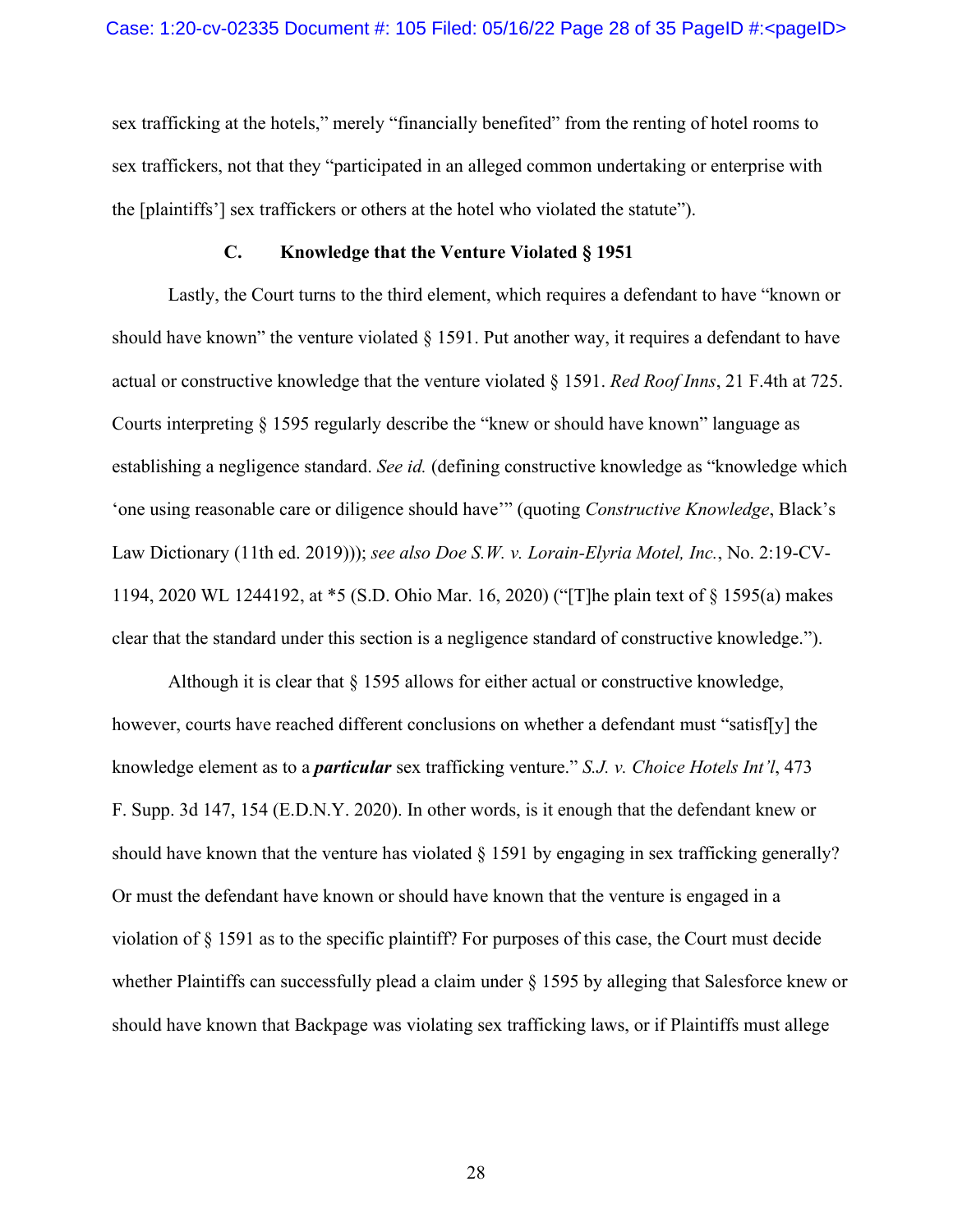that Salesforce knew or should have known that G.G. in particular was being trafficked using the site. The Court concludes it is the latter.

Section 1595 requires that the venture engage in an act in violation of § 1591, which requires knowledge *as to a specific victim*. *See* 18 U.S.C. § 1591(a)(1) (criminalizing knowingly recruiting, enticing, harboring, transporting, providing, obtaining, advertising, maintaining, patronizing, or soliciting by any means *a person*) (emphasis added); 18 U.S.C. § 1591(a)(2) (criminalizing benefiting from participation in a venture that has violated  $\S 1591(a)(1)$  where the defendant knows that "means of force, threats of force, fraud, coercion . . . or any combination of such means will be used to cause *the person* to engage in a commercial sex act, or that *the person* has not attained the age of 18 years and will be caused to engage in a commercial sex act") (emphasis added). And "[t]he statutory text speaks in singular terms—'participation in *a* venture which that person . . . should have known **has** engaged in **an** act in violation of this chapter." *S.J.*, 473 F. Supp. 3d at 154 (quoting 18 U.S.C. § 1595(a) (emphasis in original)). Accordingly, a claim under § 1595 requires that "the defendant must have either actual or constructive knowledge that the venture—in which it voluntarily participated and from which it knowingly benefited—violated [§ 1591] *as to the plaintiff*." *Red Roof Inns, Inc.*, 21 F.4th at 726 (emphasis added).

Plaintiffs suggest that this interpretation improperly imports the knowledge requirements of § 1591 into § 1595. But Plaintiffs confuse the knowledge requirement for what it means to "participate in a venture" with the knowledge requirement as to the nature of the venture itself. Thus, while a plaintiff need not allege that a defendant "knowingly assisted" a venture engaged in a violation of § 1591 to "participate" in that venture, the plaintiff does need to allege that the defendant knew (or should have known) about the *specific* sex trafficking venture—that is, the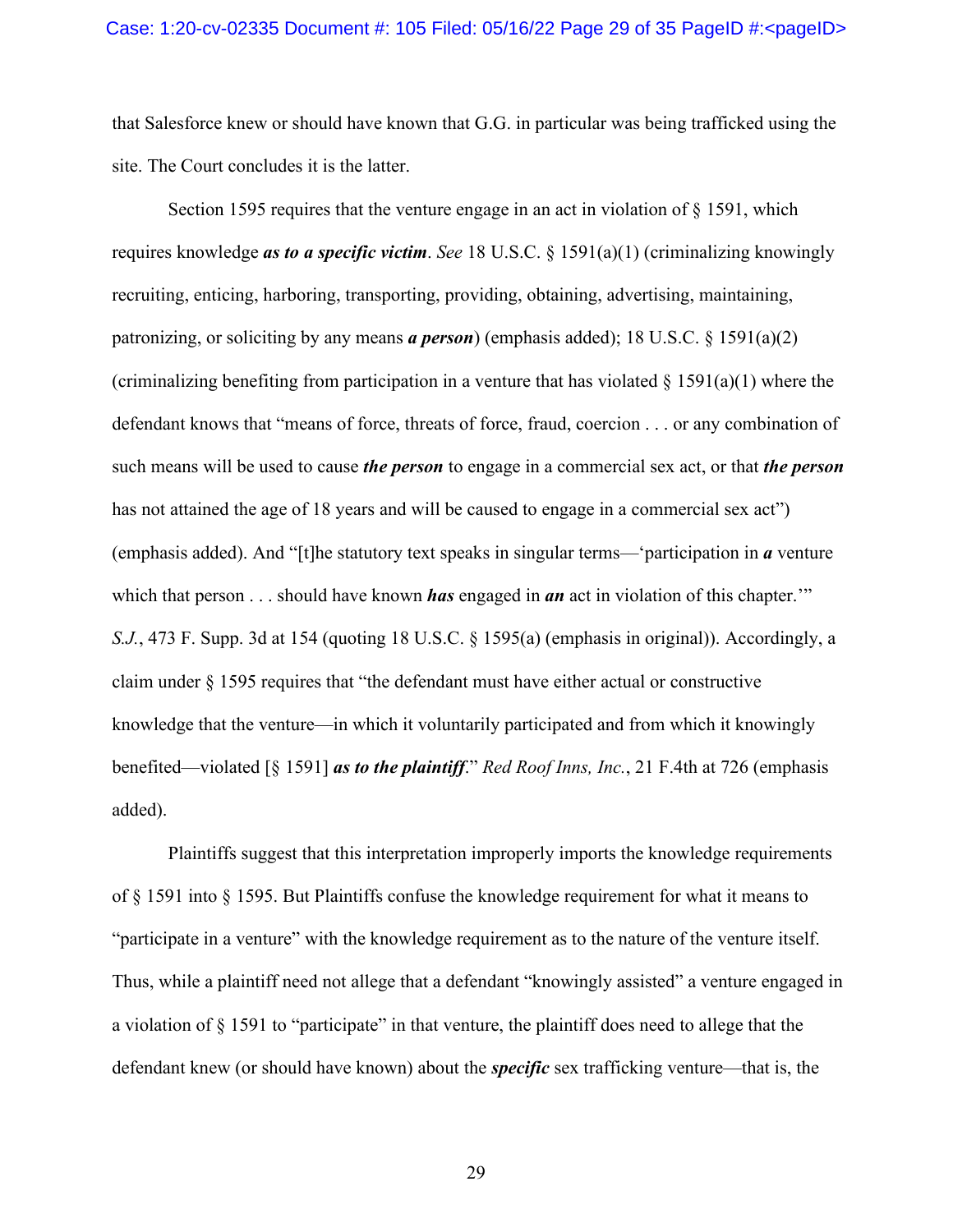venture tied to the underlying § 1591 violation *of the plaintiff*. *See B.M.*, 2020 WL 4368214, at \*5 (dismissing a complaint for being "devoid of any facts linking these Defendants . . . to the sex trafficking of this Plaintiff" (emphasis added)). *A.B.*, which Plaintiffs cite as holding that § 1595 does not require a defendant to have knowledge of the specific victim, provides a useful illustration. There, in finding that the plaintiffs adequately pleaded a  $\S$  1595 claim, the court emphasized that, had the complaint only contained general allegations as to the problem of sex trafficking, efforts to combat that issue, and incidents involving other victims and other hotels, it "may [have] agree[d]" with the defendant that the allegations were insufficient. 455 F. Supp. 3d at 193. However, the *A.B.* court noted that the plaintiff had alleged facts that did establish defendant's knowledge of her own trafficking—among other allegations, that the traffickers had used defendant's hotels, multiple men an evening entered the hotels creating a "voluminous and obvious constant stream of male visitors" to her rooms, her trafficker "repeatedly" paid for rooms at the hotels in advance and with prepaid cards, and staff at the hotels observed the plaintiff with visible signs of injury multiple times. *Id* at 193–94*.*

This approach is consistent with the majority view of the courts to have considered such cases. *See, e.g.*, *S.Y.*, 476 F. Supp. 3d at 1257 (holding that defendant hotels knew or should have known of the venture that sex trafficked the plaintiffs the complaint alleged that the traffickers requested rooms by exit doors, paid in cash, excessive condoms were present in the rooms, hotel staff observed the plaintiffs be escorted by traffickers into the hotels, hotel staff heard plaintiffs' screams, the sex trafficking ventures operated out of the same hotel room for days in succession, and multiple men came and went from plaintiffs' rooms without luggage or personal possessions); *M.L. v. Craigslist Inc.*, No. C19-6153 BHS-TLF, 2020 WL 6434845, at \*6 (W.D. Wash. Apr. 17, 2020) (denying a motion to dismiss by the defendant website where "the complaint alleges that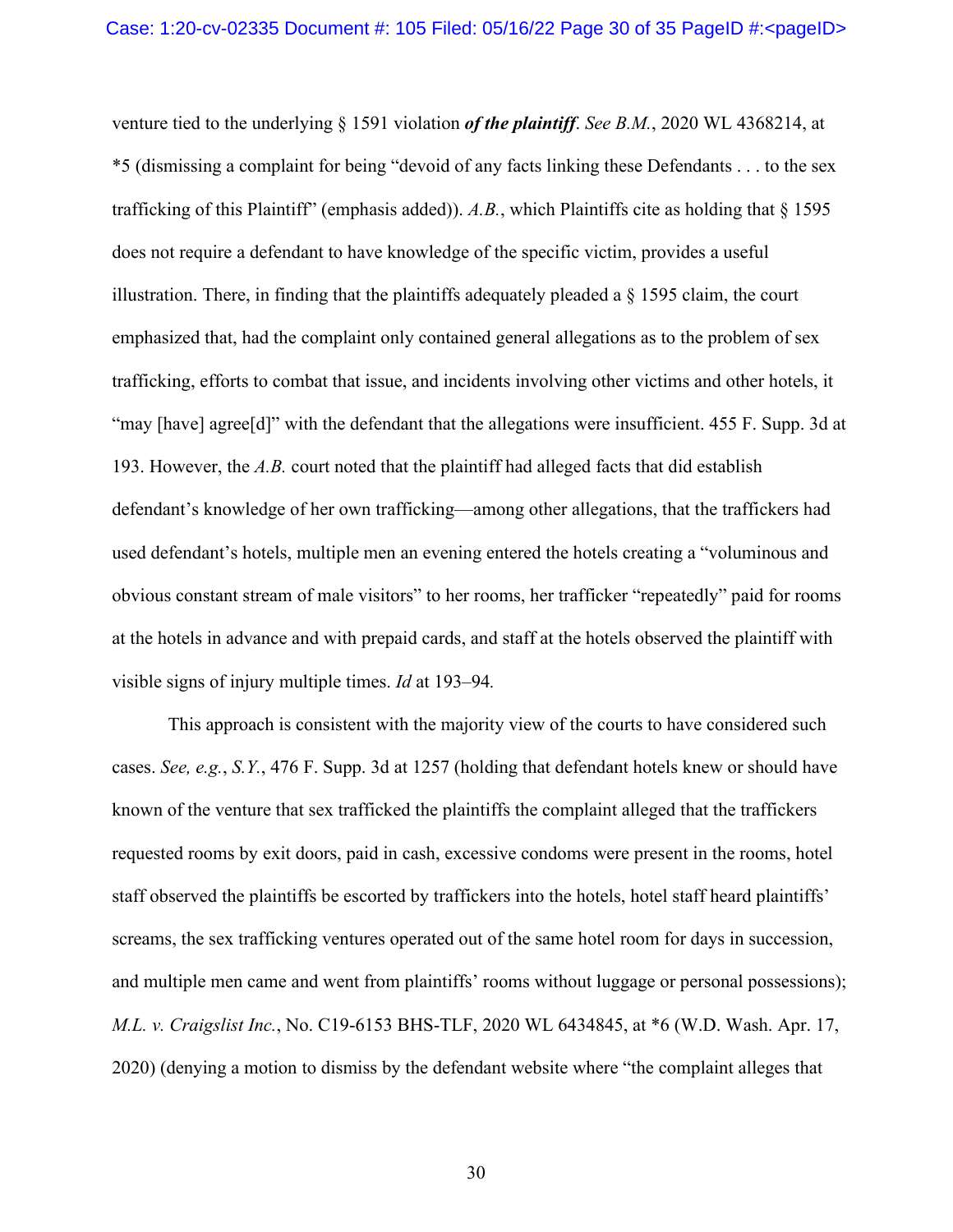[the defendant website] not only knew that human trafficking was occurring on its website, but that [the defendant website] was part of an active conspiracy with plaintiff's traffickers *to traffic plaintiff*," and denying a similar motion to dismiss by the defendant hotel where the complaint alleged that hotel staff contacted the plaintiff to request that she be more discrete with her activities and that police had spoken with the hotel regarding the plaintiff being a minor (emphasis added)); *compare Lundstrom v. Choice Hotels Int'l, Inc.*, No. 21-cv-00619-PAB-SKC, 2021 WL 5579117, at \*8–9 (D. Colo. Nov. 30, 2021) (finding that allegations that a defendant hotel franchisor was "on notice about the prevalence of sex trafficking generally at its hotels and in the hotel industry" was "not sufficient to show that the defendant should have known about what happened to [the] plaintiff" and thus could not sustain  $\S$  1595 claim).

In short, to bring a claim for liability under  $\S$  1595, a plaintiff must plausibly allege that a defendant (1) knowingly benefited, either financially or otherwise, from (2) participation in a venture, although such participation need not necessarily be direct participation in the sex trafficking, and that (3) the person knew or should have known violated § 1591 as to the plaintiff.

### **D. Application to Plaintiffs' Claims Against Salesforce**

With this understanding of the elements for a beneficiary claim under  $\S 1595$  in mind, the Court now considers whether Plaintiffs have stated such a claim against Salesforce and concludes that they have not. Specifically, Plaintiffs have failed to allege plausibly that Salesforce knew, or should have known, about G.G.'s specific trafficking or any of the advertisements trafficking her on Backpage. *Compare Twitter*, 555 F. Supp. 889, 925 (finding that plaintiffs adequately pleaded a § 1595 claim where they alleged that the defendant website was alerted to the existence of videos involving the plaintiffs and provided evidence that the plaintiffs were underage in response to a request for more information). Plaintiffs do not contend that they have pleaded such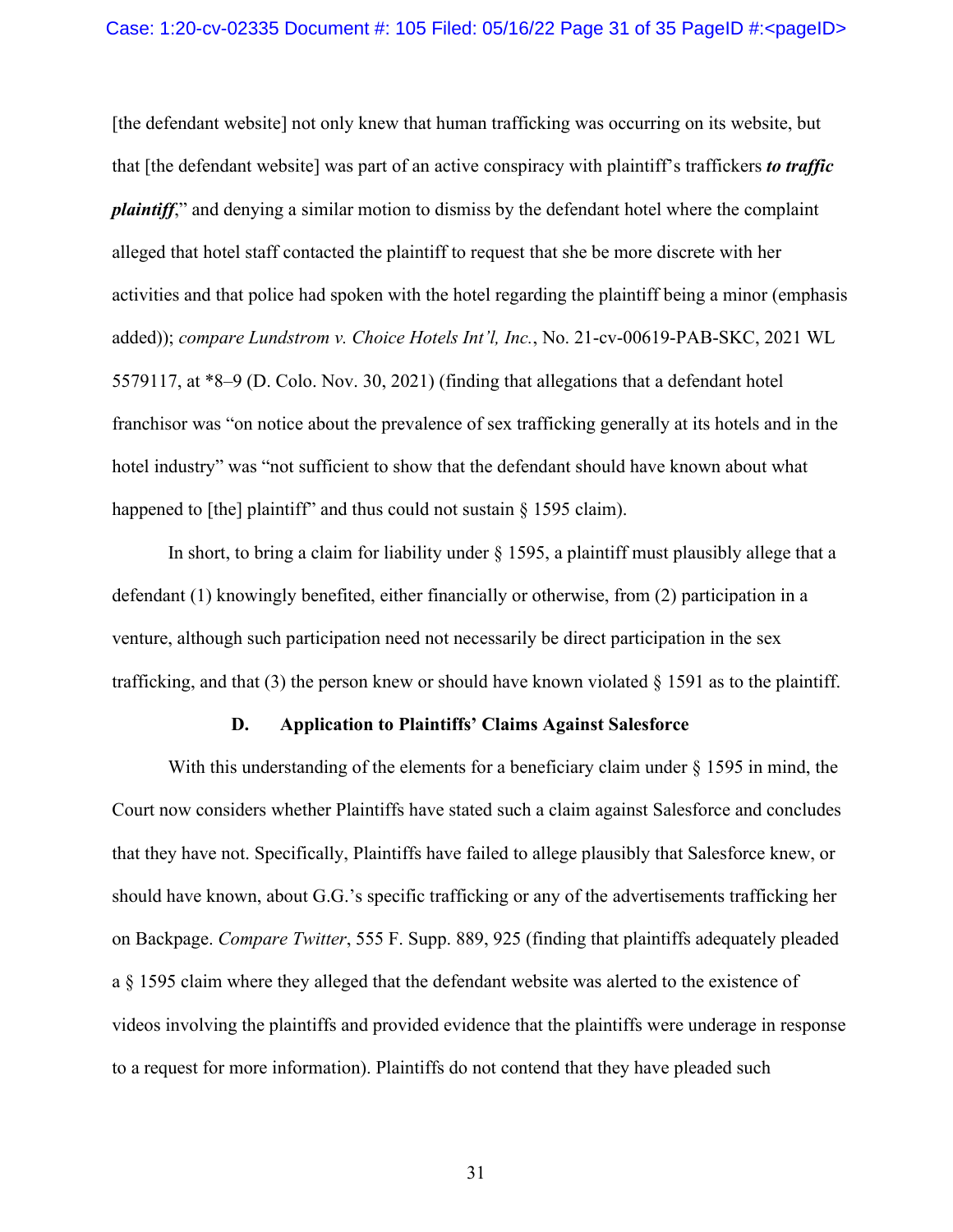### Case: 1:20-cv-02335 Document #: 105 Filed: 05/16/22 Page 32 of 35 PageID #:<pageID>

knowledge, instead relying on their argument that § 1595 does not require that Salesforce have any knowledge or involvement as to G.G's specific trafficking. But, as has already been discussed, this Court disagrees with that approach and finds that § 1595 requires a defendant to have participated in a venture that the defendant knew or should have known was involved in sex trafficking of the plaintiff, not sex trafficking more generally. Thus, because Plaintiffs have not alleged that Salesforce had actual or constructive knowledge of G.G.'s trafficking, they have not adequately pleaded that element of a § 1595 claim.

Plaintiffs also have not adequately alleged that Salesforce "participated" in the venture with Backpage that trafficked G.G. Considering the TAC as a whole, Plaintiffs allege that Backpage used Salesforce's CRM software to cultivate and expand a customer base of sex traffickers, including G.G.'s trafficker. At times, the TAC appears to suggest that Salesforce itself took actions to assist Backpage's efforts. (*See* TAC ¶ 41 ("Salesforce was the driving force that enabled Backpage to scale its operations and increase the trafficking conducted on Backpage.").) But the factual allegations directly underlying these claims make it clear that Salesforce provided the technology (and corresponding technological support) that Backpage utilized to grow its own business. (*See Id.* ("By providing technology, implementation skills, and ongoing support that all constitute affirmative acts by Salesforce that encouraged the wrongdoing in which Backpage.com was engaged.").) In other words, while Salesforce may have provided the tools that Backpage used to build a business based on sex trafficking, Salesforce did not take part in the construction of the business itself.

Allegations concerning Salesforce's role in marketing Backpage to sex traffickers illustrate how the actions Plaintiffs allege Salesforce took to assist and support Backpage in its sex trafficking venture are, in actuality, actions that Backpage took using Salesforce's CRM software.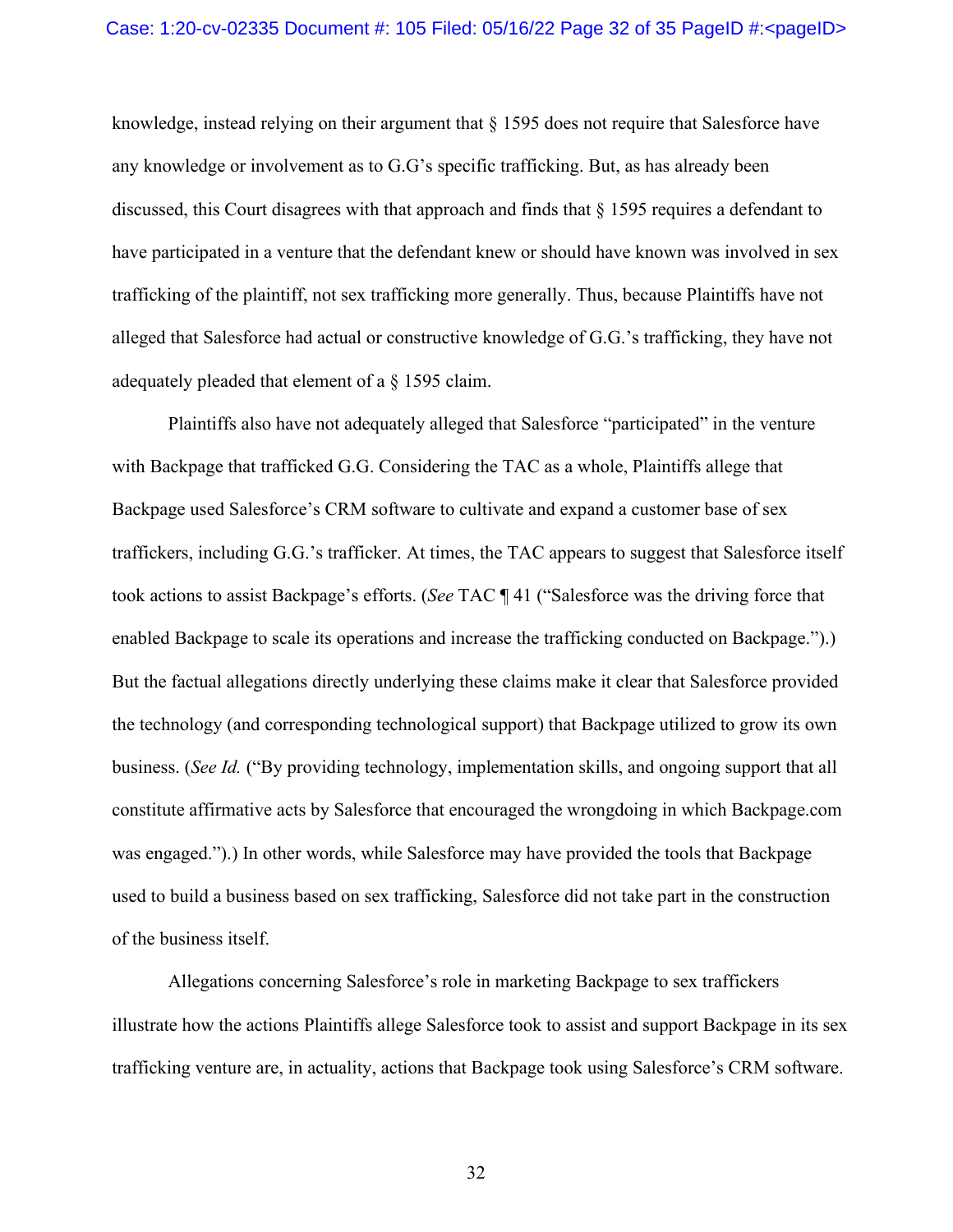The TAC describes Salesforce's CRM technology as providing companies "access to a coordinated set of applications tailored to its business model, including applications that . . . manage all marketing functions." (*Id.* ¶ 31.) Plaintiffs then allege that Salesforce "facilitat[ed] and provid[ed] support for direct marketing campaigns for Backpage to expand Backpage's sex trafficking venture." (TAC ¶ 87(c).) But even in this allegation, Plaintiffs acknowledge that it is Backpage, not Salesforce, that actually expanded the operations through marketing activities. (*See also* Pls.' Resp. to Mot. to Dismiss at 25, Dkt. No. 66 ("Among other things, Salesforce facilitated trafficking through Backpage by assisting Backpage in its marketing efforts that allowed Backpage to solicit sex traffickers and their victims.") The mere fact that Salesforce's software played a critical role in Backpage's expansion, indeed, even if such expansion would not be possible without the capabilities provided by that software, is not enough to demonstrate Salesforce's own participation in any venture with Backpage. *See United States v. Papagno*, 639 F.3d 1093, 1098 (D.C. Cir. 2011) (explaining the difference between "assistance" and "participation," noting that insurers who cover operations do not participate in that operation, fans who cheer the home team may help the team win but do not participate in the game, and engineers who design soldiers' weapons may support the war effort but do not participate in the war). Thus, to the extent Plaintiffs' claims rest on any actions taken by Backpage using Salesforce's software, they have not adequately alleged Salesforce "participated" in any venture.

Plaintiffs contend that they have plausibly alleged that Salesforce did not just sell Backpage off-the-shelf software but instead also offered Backpage "personalized support." Yet, although the complaint contains multiple mentions of Salesforce providing Backpage with "personalized services tailored specifically to the needs of its illegal business," Plaintiffs provide no examples of these services, or description, or even suggestion, of how Salesforce altered its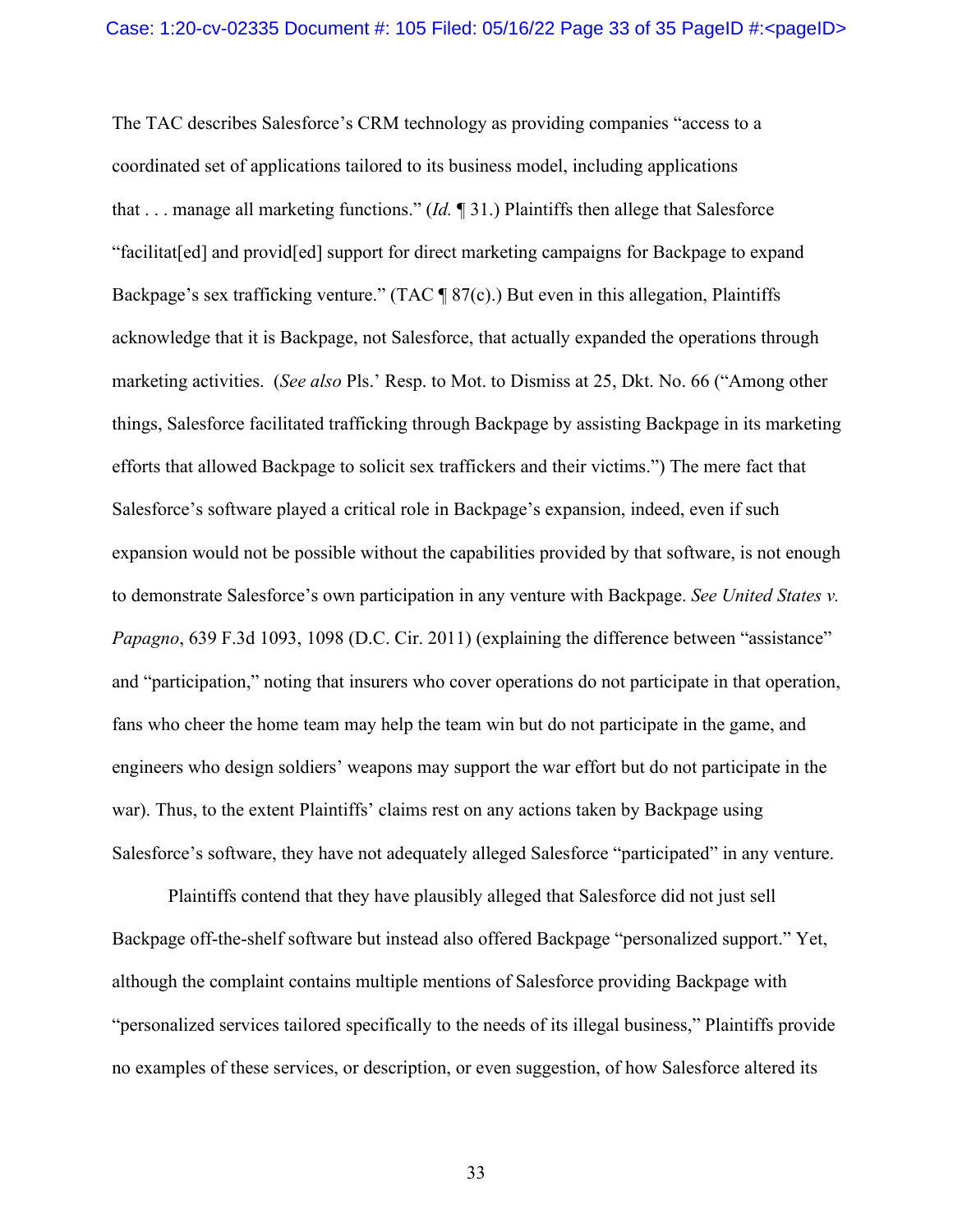software to better facilitate sex trafficking. (TAC ¶ 46.) For instance, Plaintiffs emphasize that Salesforce provided technical support in moving some of Backpage's operations overseas ostensibly to help Backpage avoid U.S. law enforcement. But even assuming that Backpage's fear of criminal liability motivated its desire to have a duplicate copy of its system, the TAC contains no facts indicating that *Salesforce* was aware of this motivation, nor do Plaintiffs explain how, given that the complaint alleges that G.G. was trafficked on backpage.com (and not any overseas website), this duplicate copy relates to their claims.

Similarly, Plaintiffs point to the allegation that an in-house Salesforce executive recommended that, based on Backpage's needs (which Plaintiffs assume to be related to sex trafficking and prostitution), Backpage use Salesforce's Enterprise CRM edition. Plaintiffs emphasize that the Enterprise CRM edition is described as "fully customizable," suggesting that this means that Salesforce then took action to tailor the software to better meet Backpage's needs (which, Plaintiffs allege, were solely related to sex trafficking). Yet the mere fact that the Enterprise CRM edition is customizable (that is, capable of being customized) does not, without more, support a reasonable inference that Salesforce actually customized the software to meet Backpage's needs. In sum, Plaintiffs have failed to allege facts supporting that Salesforce "took part in" Backpage's sex-trafficking venture.

Thus, for the reasons stated above, the Court finds that Plaintiffs have failed to state a claim against Salesforce for beneficiary liability under  $\S$  1595. If this were the only basis for dismissal, the Court would consider dismissal without prejudice to allow Plaintiffs one final opportunity to amend their complaint to state a viable claim. But as discussed above, the allegations of the TAC establish that Salesforce is entitled to dismissal based on the affirmative